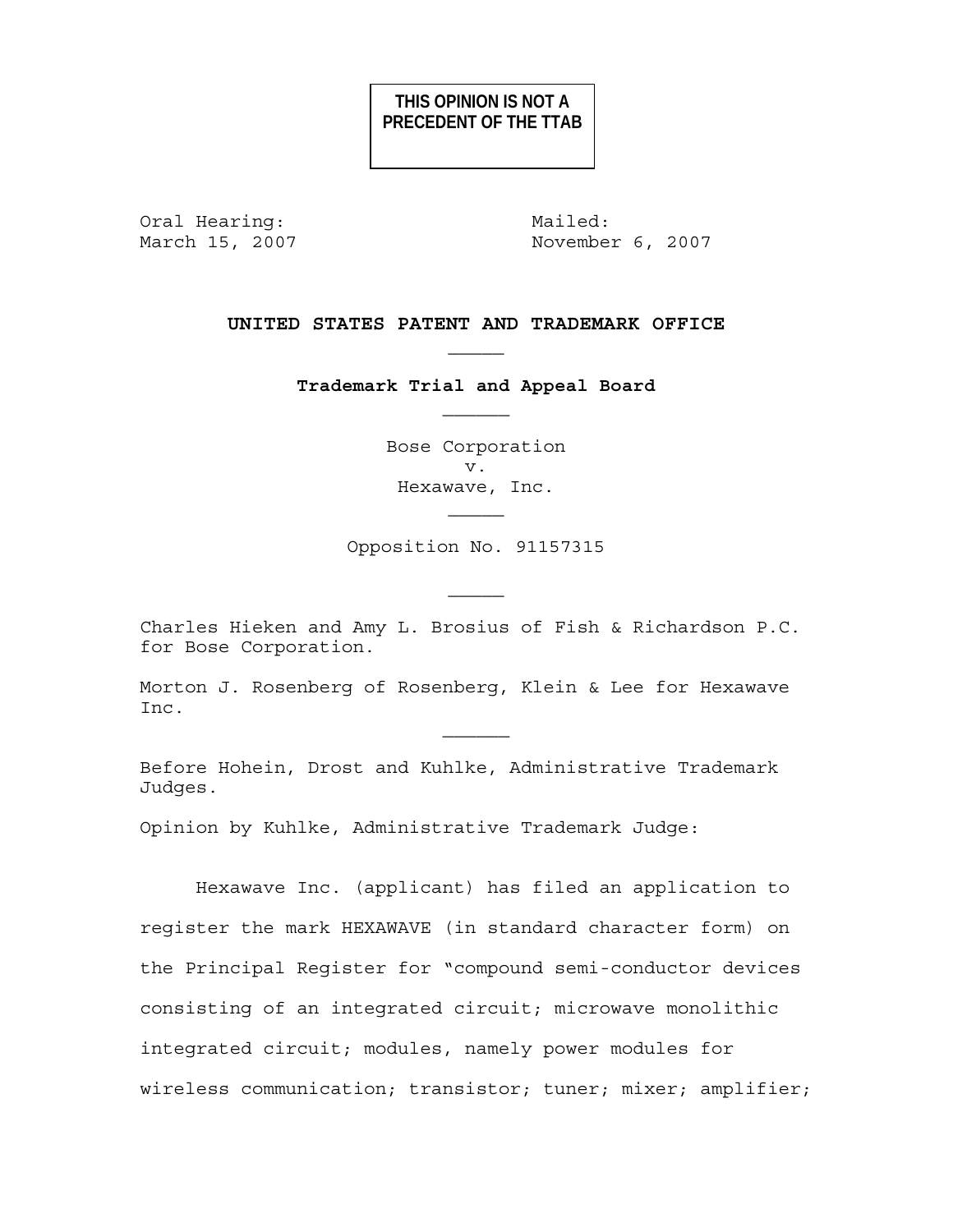i<br>L

downconverter; transceiver; transmitter; receiver; detectors, namely radio frequency detectors; radio frequency switch; antenna" in International Class  $9.^1$ 

Bose Corporation (opposer) has opposed registration of the above mark based on the claims of likelihood of confusion, under Section 2(d) of the Trademark Act, 15 U.S.C. § 1052(d), with its previously used and registered marks ACOUSTIC WAVE and WAVE, and fraud based on allegations that applicant has not used the mark in connection with all of the goods listed in the application. In the notice of opposition, opposer alleges that it is the owner of the following registrations:

Registration No. 1338571 for the mark ACOUSTIC WAVE for "loudspeaker systems"; $^2$ 

Registration No. 1764183 for the mark ACOUSTIC WAVE for "loudspeaker systems and music systems consisting of a loudspeaker system and amplifier and at least one of a radio tuner, compact disc player and audio tape cassette player $\vec{r}$  , and

Registration No. 1633789 for the mark WAVE for "radios, clock radios, audio tape recorders and players, portable radio and cassette recorder

 $^1$  Serial No. 76304063, filed on August 24, 2001, alleging dates of first use and first use in commerce of May 2, 2000 under Section 1(a) of the Trademark Act, 15 U.S.C. §1051(a).

 $^2$  Issued on the Supplemental Register on May 28, 1995 with claimed dates of first use and first use in commerce of February 1, 1984; renewed.

<sup>&</sup>lt;sup>3</sup> Issued on April 13, 1993, on the Principal Register, with claimed dates of first use and first use in commerce of February 1, 1984; renewed.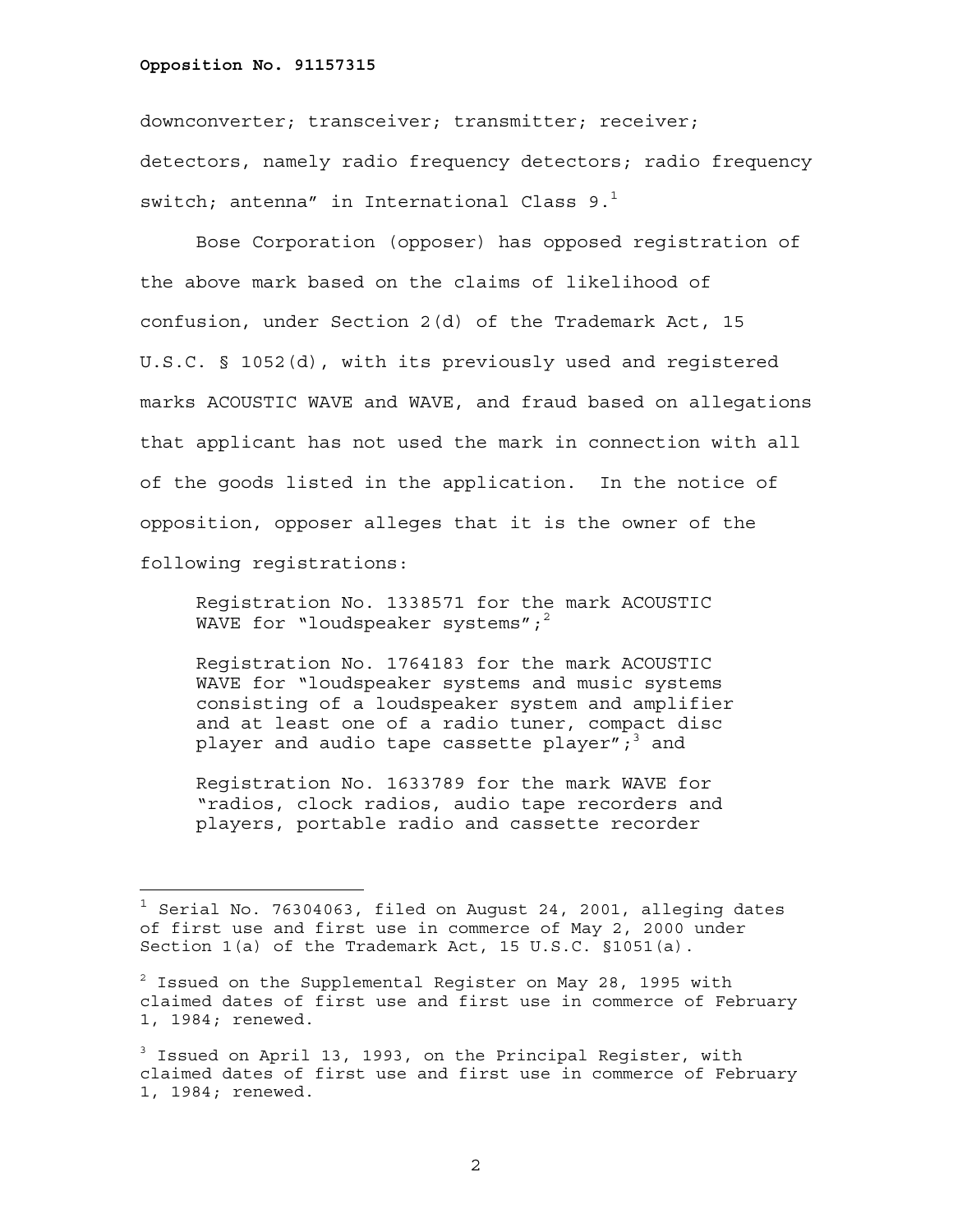i<br>L

combinations, compact stereo systems and portable compact disc players."<sup>4</sup>

Applicant, in its answer, has denied the salient allegations in the opposition. In addition, applicant asserts a counterclaim which seeks to cancel pleaded Registration No. 1633789 on the ground of fraud. In particular, applicant alleges that opposer committed fraud when it filed its renewal under Sections 8 and 9 of the Trademark Act claiming use on audio tape recorders and players when it knew it no longer manufactured or sold those goods.

Opposer in its answer to the counterclaim has denied the salient allegations thereof.

The record includes the pleadings; the opposed application and registration subject to the counterclaim; applicant's responses to opposer's interrogatories and document requests made of record under opposer's notice of reliance; opposer's responses to applicant's interrogatories and document requests made of record under applicant's notice of reliance; and the testimony of John F. Mar, opposer's product manager, Mark E. Sullivan, opposer's general counsel and assistant secretary (Sullivan I taken by opposer on January 26, 2006 and Sullivan II taken by

<sup>4</sup> Issued February 5, 1991, on the Principal Register, with claimed dates of first use and first use in commerce on September 25, 1989; renewed.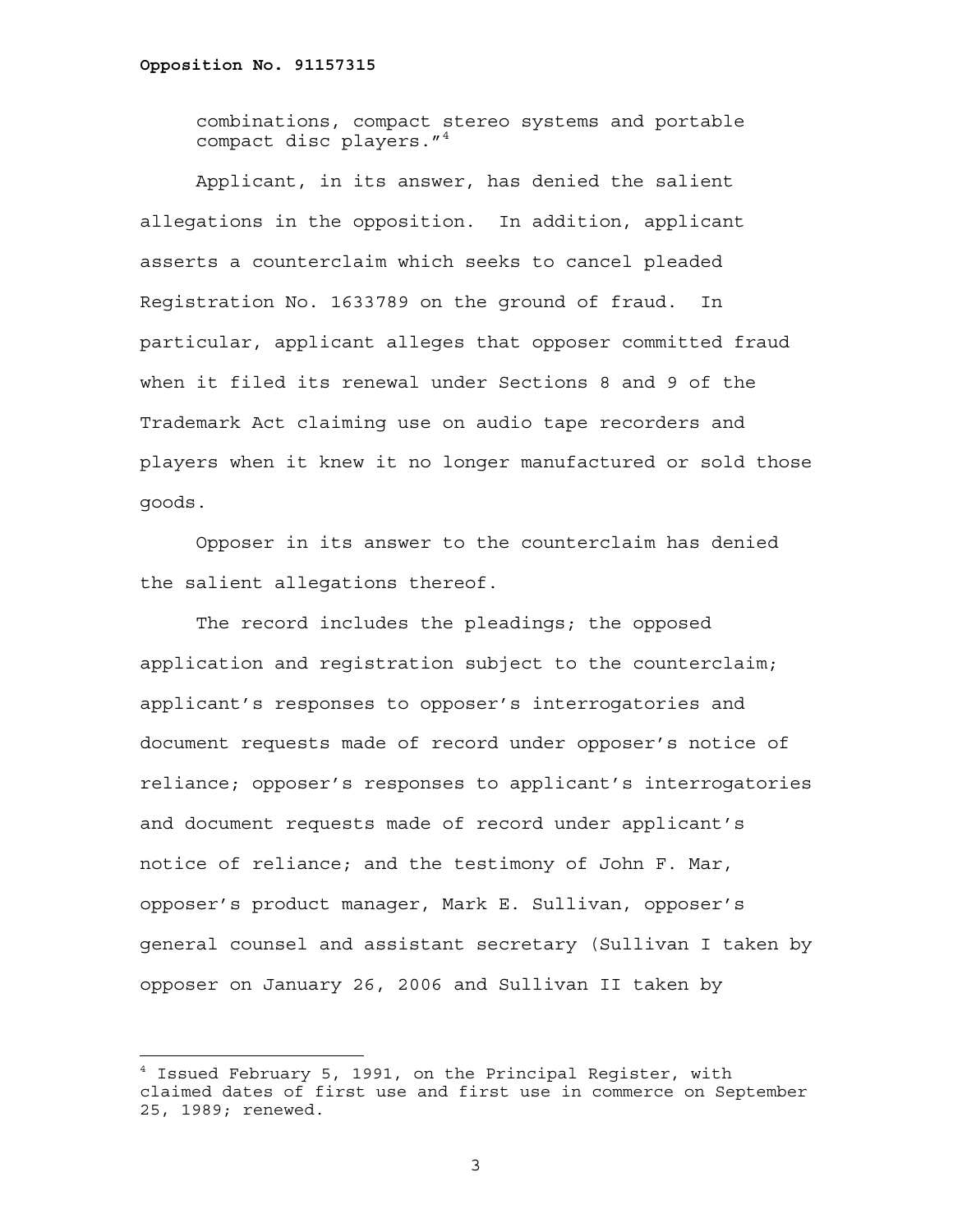i<br>L

applicant on March 29, 2006), and Carol Fritz, a legal assistant employed by opposer.<sup>5</sup>

Both parties have filed briefs and an oral hearing was held on March 15, 2007. $^6$ 

# **COUNTERCLAIM ON THE GROUND OF FRAUD**

 We first address applicant's counterclaim to cancel opposer's pleaded Registration No. 1633789 on the ground of fraud.

# **Standing**

Applicant has standing based on opposer's assertion of this registration against applicant in its opposition to the application. Ohio State University v. Ohio University, 51 USPQ2d 1289, 1293 (TTAB 1999) ("[A]pplicant's standing to assert the counterclaim arises from applicant's position as a defendant in the opposition and cancellation initiated by opposer").

<sup>&</sup>lt;sup>5</sup> Though some discovery submissions (e.g., documents obtained from another party under Fed. R. Civ. P. 34, see Trademark Rule 2.120(j)(3)(ii)) are not proper subject matter for introduction by notice of reliance, because neither party made objection to such submissions we have treated the material as having been stipulated into the record, and accorded the submissions whatever probative value they warrant. Jeanne-Marc, Inc. v. Cluett, -<br>Peabody & Co., Inc., 221 USPQ 58 (TTAB 1984).

 $6$  On September 24, 2007, the Board granted opposer's consented motion to suspend proceedings until October 24, 2007 to allow time for settlement. On October 23, 2007, opposer filed a paper informing the Board that no progress towards settlement had been made and no further suspension was sought.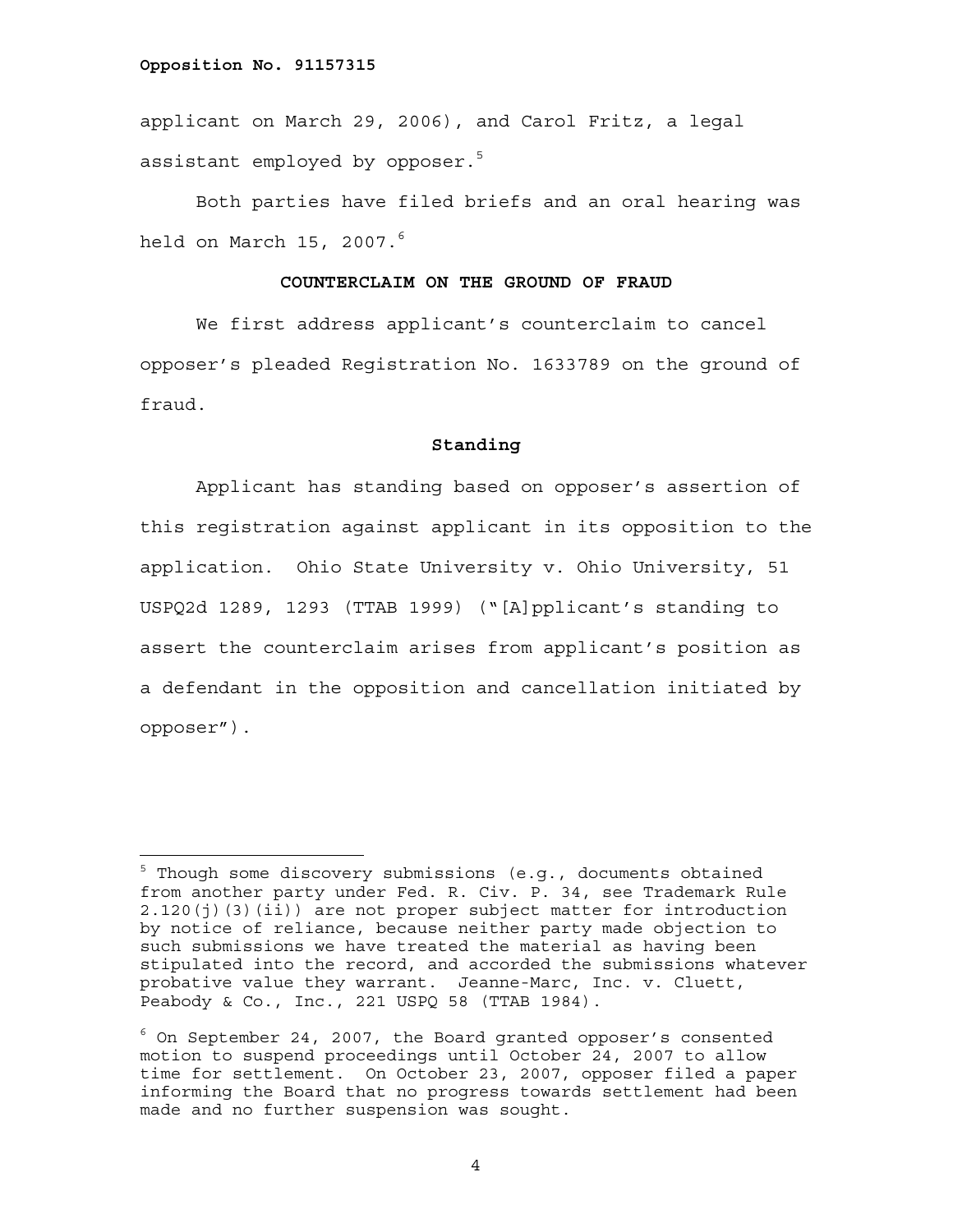#### **Fraud**

In order for applicant to prevail on a claim of fraud, applicant must prove that opposer knowingly made "false, material representations of fact in connection with" opposer's Section 8/9 renewal, filed January 8, 2001. Torres v. Cantine Torresella S.r.l., 808 F.2d 46, 1 USPQ2d 1483, 1484 (Fed. Cir. 1986) ("Fraud in obtaining renewal of a registration amounts to fraud in obtaining a registration within the meaning of Section 14(c) of the Lanham Act"). See also Hachette Filipacchi Presse v. Elle Belle, LLC, USPQ2d \_\_\_ (Canc. No. 92042991 TTAB April 9, 2007) (statements regarding the use of the mark on goods and services are material to issuance and maintenance of a registration covering such goods and services). That is, to constitute fraud on the United States Patent and Trademark Office (USPTO), a statement must be (1) false, (2) made knowingly, and (3) a material representation. Moreover, the charge of fraud upon the USPTO must be established by clear and convincing evidence. See Giant Food, Inc. v. Standard Terry Mills, Inc., 229 USPQ 955 (TTAB 1986). See also Smith International Inc. v. Olin Corp., 209 USPQ 1033, 1044 (TTAB 1981) ("It thus appears that the very nature of the charge of fraud requires that it be proven 'to the hilt' with clear and convincing evidence. There is no room for speculation, inference or surmise and, obviously, any doubt must be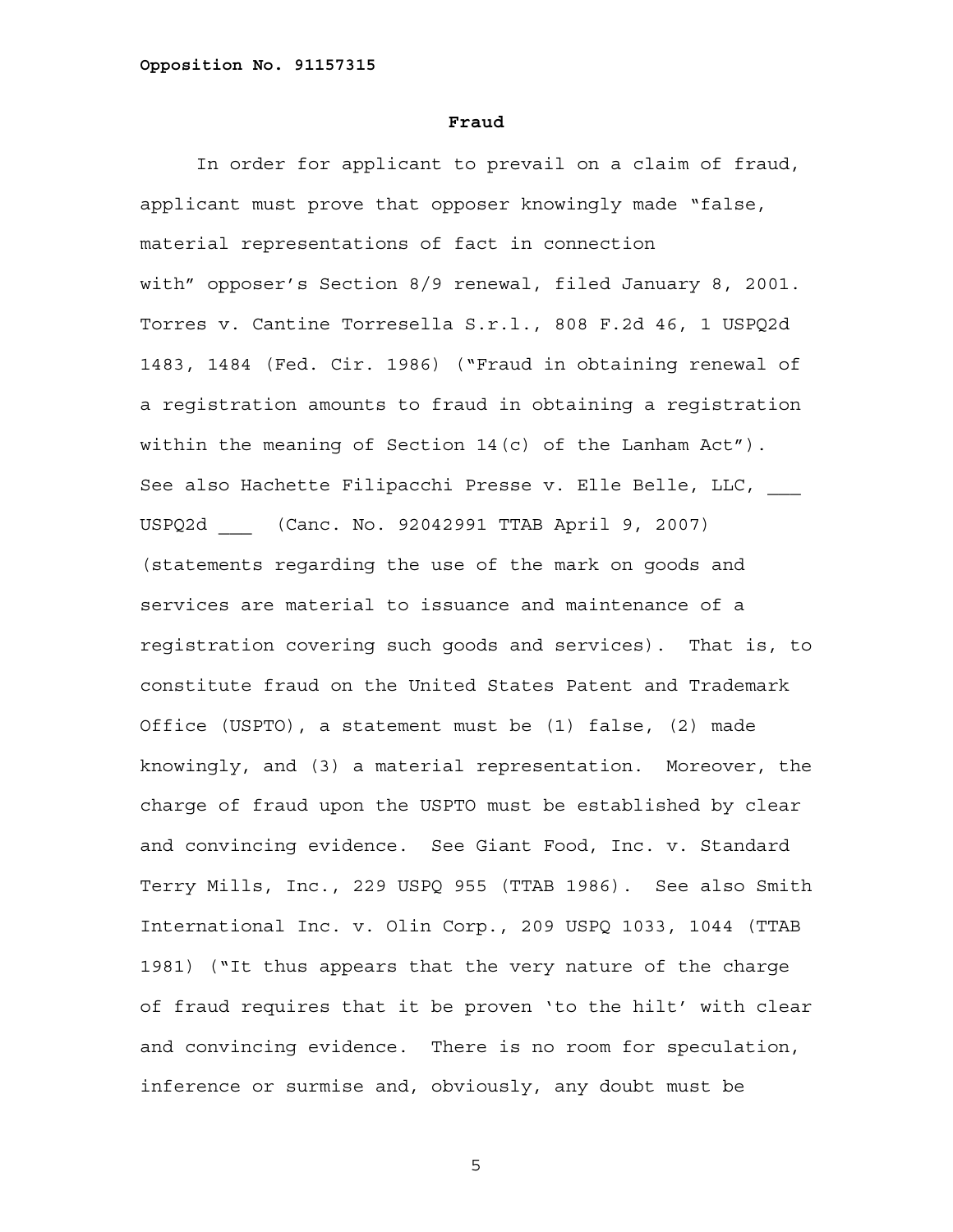resolved against the charging party"). Fraud will not lie if it is proven that the statement, though false, was made with a reasonable and honest belief that it was true. See Woodstock's Enterprises Inc. (California) v. Woodstock's Enterprises Inc. (Oregon), 43 USPQ2d 1440, 1444 (TTAB 1997) (defendant "held, at the time she signed the application oath, an honest, good faith belief that her corporation ... as the senior user of the registered mark, was the owner of the mark"). "[P]roof of specific intent to commit fraud is not required, rather, fraud occurs when an applicant or registrant makes a false material representation that the applicant or registrant knew or should have known was false." General Car and Truck Leasing Systems, Inc. v. General Rent-A-Car Inc., 17 USPQ2d 1398, 1400 (S.D. Fla. 1990). See also Torres, supra, and Medinol Ltd. v. Neuro Vasx Inc., 67 USPQ2d 1205 (TTAB 2003).

 The material facts are largely undisputed. Rather, the controversy in this case centers on the legal implications that arise from those facts. Applicant contends and opposer acknowledges that it stopped manufacturing and selling audio tape recorders and players sometime in 1996 and that it had completely phased out sales of this product by early 1997.

Based on these facts, applicant concludes that when opposer filed its Section 8/9 renewal on January 6, 2001, which included those goods in the statement of continuing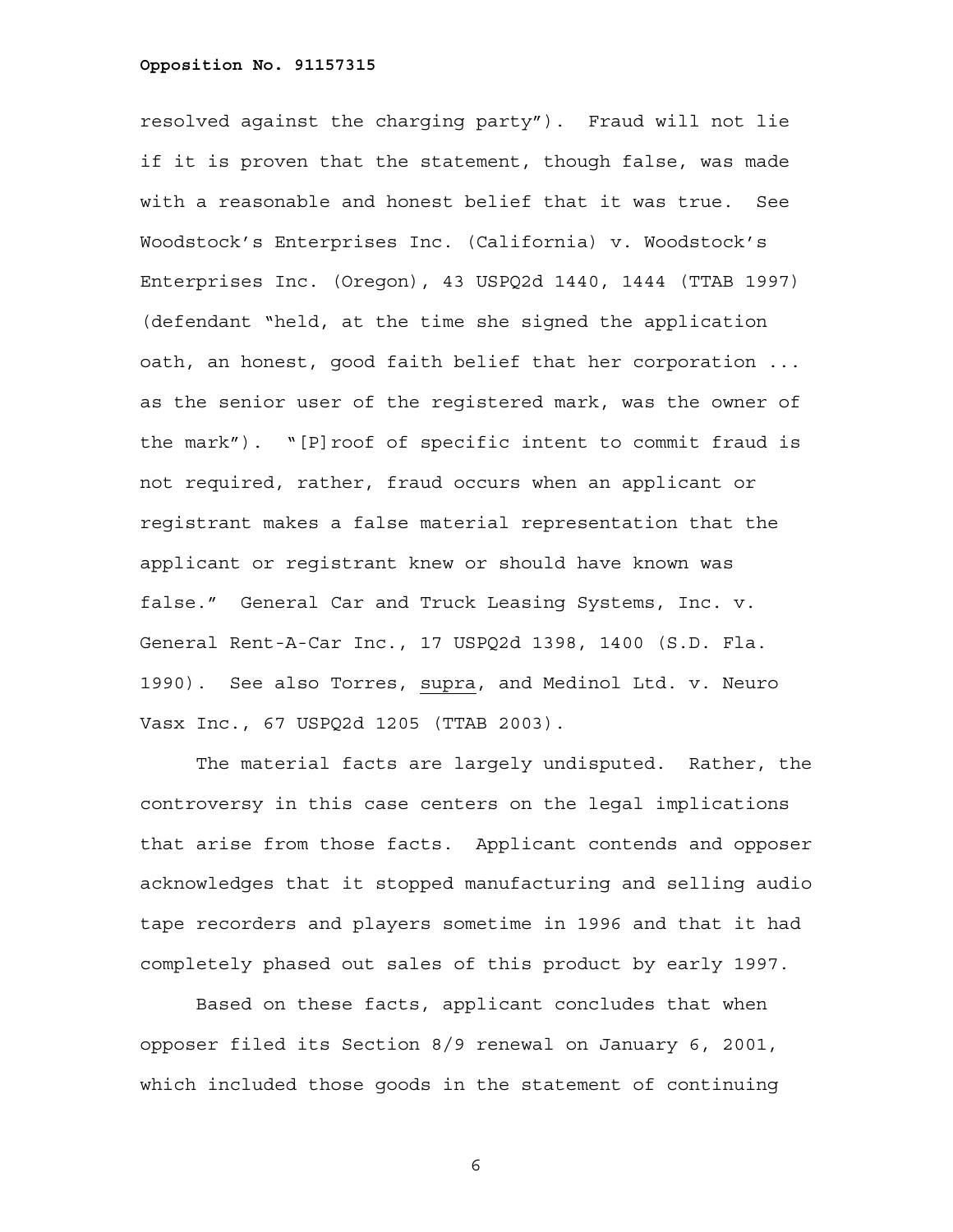use, it knowingly made a material, false statement to the USPTO that consequently constitutes fraud.

Opposer disputes the contention that the statement was false, arguing that it has continued to use its mark on the goods because owners of audio tape recorders and players continue to send their previously purchased goods to opposer for repair services and upon completion of the repair services opposer "transports" them back to the owner.

Mr. Sullivan, opposer's general counsel and associate secretary, signed the Section 8/9 renewal. He is responsible for "all legal issues in the company, intellectual property issues, contract issues, litigation issues in Europe, Asia, the United States." Sullivan I Dep. p. 16. He stays current on the company's primary business. Id. at 20. It is clear from the record that Mr. Sullivan knew that opposer had not manufactured or sold audio tape recorders and players under the WAVE mark since 1997. Id. at 9. See also Mar Dep. p. 54. In the following testimony, Mr. Sullivan describes his asserted basis for including these goods in the renewal:

Q. Okay. Was that statement true at the time you signed this document?

A. Yes.

Q. Why was that true?

A. It's my understanding that at that time this product was being repaired. And in the process of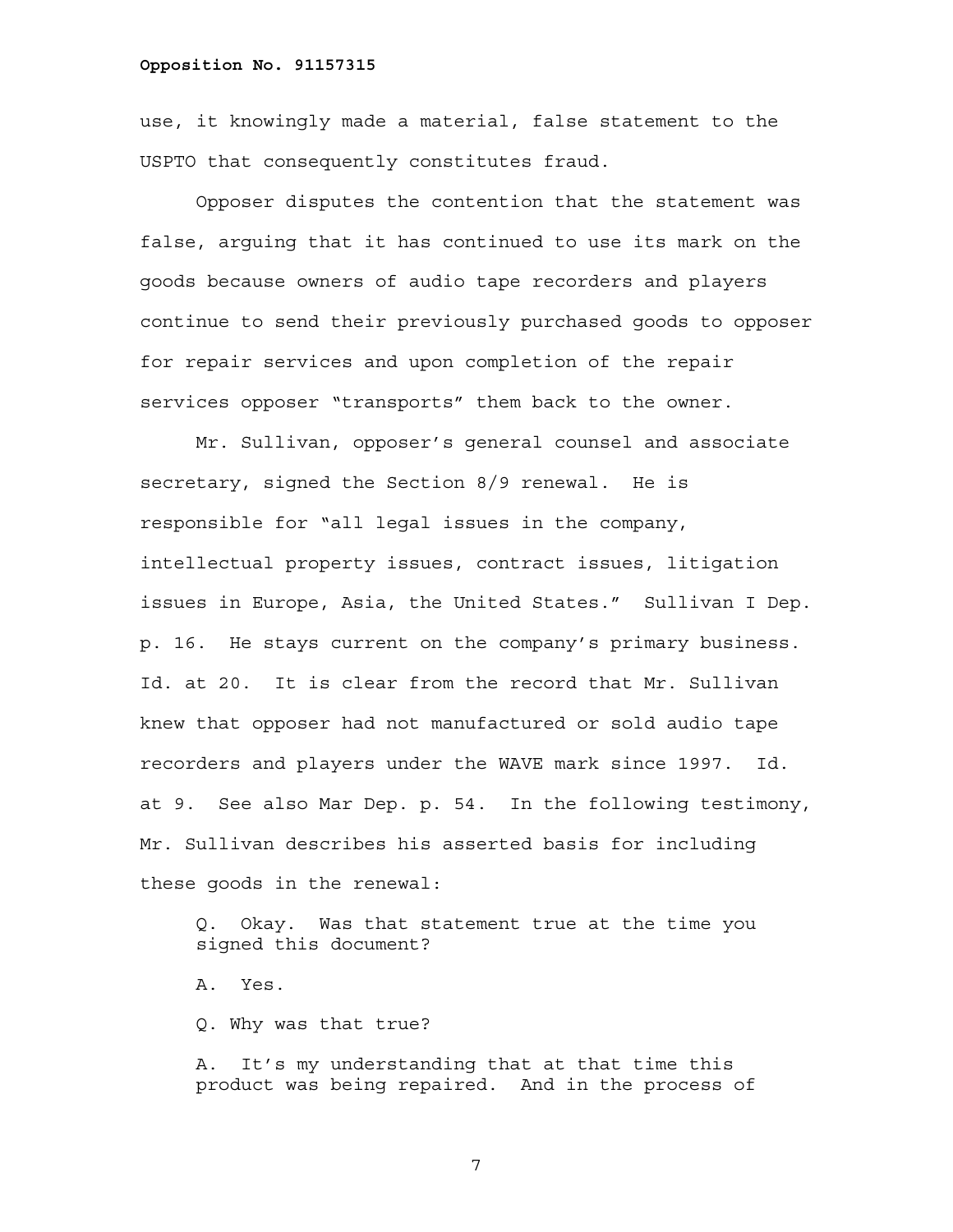repairs, the product was being transported back to customers.

Id at 12.

The following testimony describes the logistics of the "transportation":

A. As I mentioned, the product comes back to the company, and I already described how it comes back here. It's repaired by our parts group, and then it's shipped back to the consumer.

Q. Who pays for the shipping?

A. It depends. If it's under warranty, we pay for shipping. If it's not under warranty, the customer pays for the shipping.

Id. at 27-28.

Mr. Sullivan further testified that opposer does not re-label or make any alteration to the product, apart from the technical repair. Id. at 30.

It is not clear whether he consulted with his outside trademark counsel as to whether the repair services and subsequent shipments would constitute use in connection with the goods. Sullivan II Dep. pp. 8-10. He does not recall the basis for his understanding that "transporting" goods in connection with repair services constitutes use in connection with goods. See Id. at pp. 6-8. However, he testified that he is aware of his duty to update the description of goods to accurately reflect use of the mark.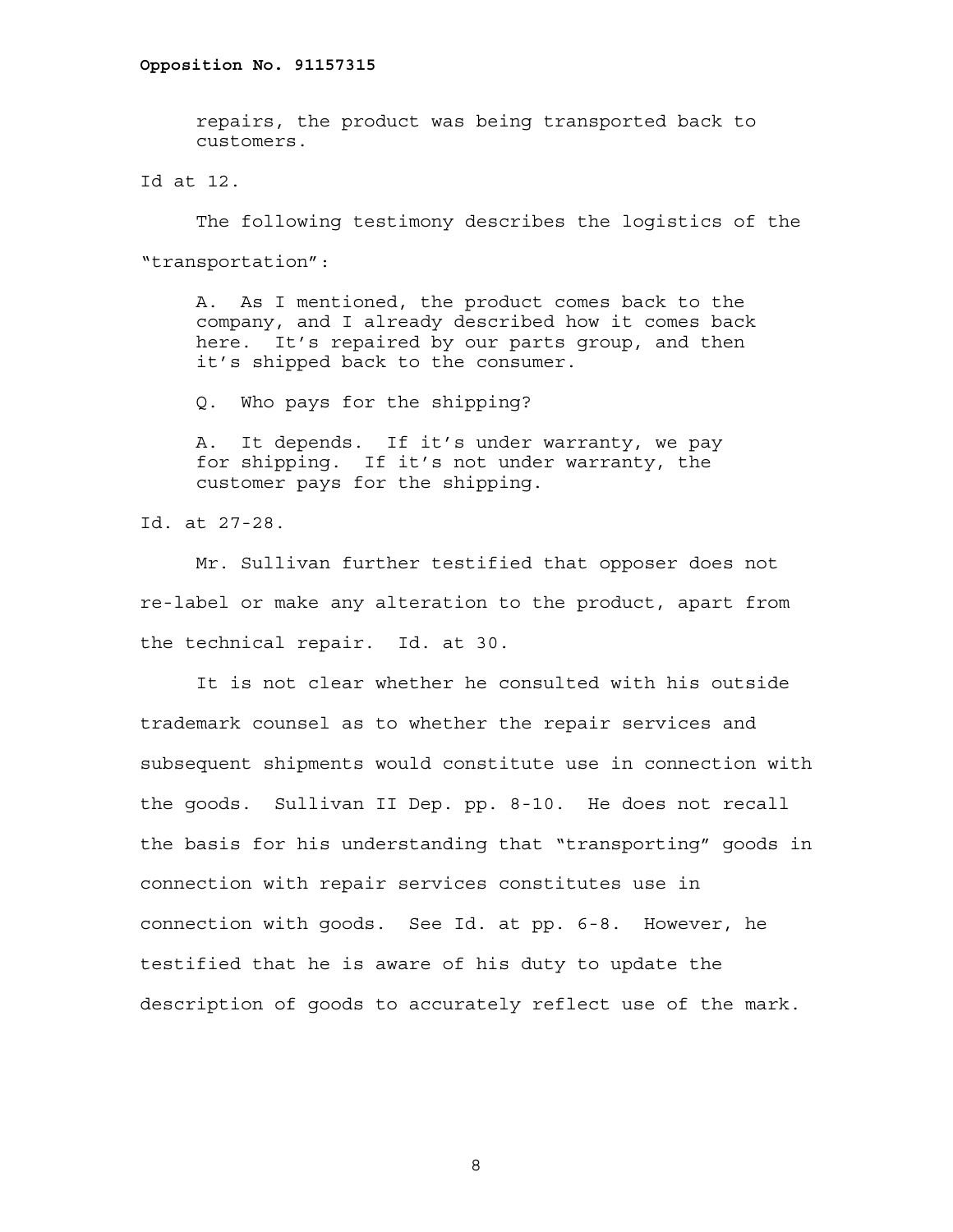—<br>—

Sullivan I Dep. p. 33. $^7$  As to whether Mr. Sullivan made inquiries into opposer's use of the mark prior to signing the Section 8/9 renewal, there are inconsistencies between Mr. Sullivan's testimony and the testimony of his paralegal, Ms. Fritz. Mr. Sullivan testified that he inquired of the paralegal how the mark was being used, however, the paralegal testified that no such inquiry was made. Compare Sullivan I Dep. p. 23 with Fritz Dep. pp. 10-12, 17-18.

Opposer offers no case law to support its theory that "transporting" a product back to an owner of that product in connection with repair services constitutes use of a trademark on a good so as to imbue the transporter with trademark rights as to those goods as contemplated by Section 45 of the Trademark Act, nor are we aware of any. Trademark Act Section 45, 15 U.S.C. Section 1127, provides in relevant part as follows:

The term "use in commerce" means the bona fide use of a mark in the ordinary course of trade, and not made merely to reserve a right in a mark. For purposes of this Act, a mark shall be deemed to be in use in commerce- (1) on goods when- (A) it is placed in any manner on the goods or their containers or the displays associated therewith or on the tags or labels affixed thereto, or if the nature of the goods makes such placement

 $^7$  We note that in 1996 when opposer filed its Section 8 declaration of continuing use to maintain the registration, the declaration signed by Mr. Sullivan did not include the following goods that were in the original registration: television receivers, video cassette recorders, video cassette players, and camcorders. See Sullivan I Dep. Exh. No. 67. Mr. Sullivan testified that opposer never manufactured these goods. Sullivan I Dep. p. 34.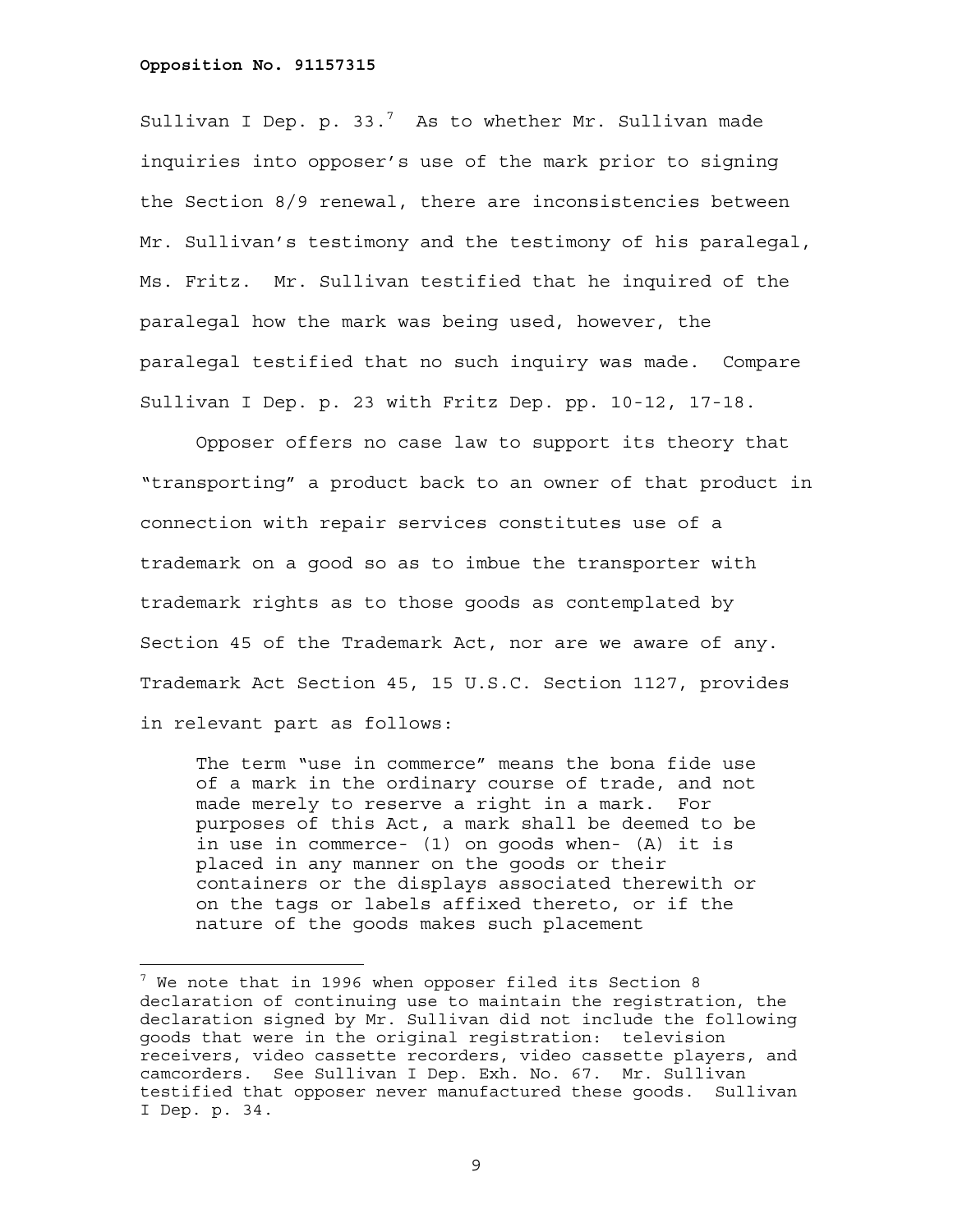impracticable, then on documents associated with the goods or their sale, and (B) the goods are sold or transported in commerce, and (2) on services when it is used or displayed in the sale or advertising of services and the services are rendered in commerce, or the services are rendered in more than one State or in the United States and a foreign country and the person rendering the services is engaged in commerce in connection with the services.

The term "trademark" includes any word, name, symbol, or device, or any combination thereof- (1) used by a person ... to identify and distinguish his or her goods, including a unique product, from those manufactured or sold by others and to indicate the source of the goods, even if that source is unknown.

Applicant argues that the assertion that "goods belonging necessarily to others (the customers who purchased them earlier and are now submitting them for repair)" is "fallacious" inasmuch as "[o]ne could hardly be said to be making use of one's mark on or in connection with certain goods when they are not one's own goods." Br. p. 38. Further, applicant contends that "[a]s a rather fundamental matter, then, before one can make 'use in commerce' of a mark for certain goods, the goods must actually be 'his or her goods.'" Br. p. 39 citing Section 45. Applicant relies on Standard Pressed Steel Co. v. Midwest Chrome Process Co., 183 USPQ 758 (TTAB 1974), in support of its argument that this activity cannot be considered use in connection with goods. In Standard Pressed Steel, the Board stated:

But, the question here is what business was fostered by the shipments of these fasteners. It is readily apparent that applicant was not at that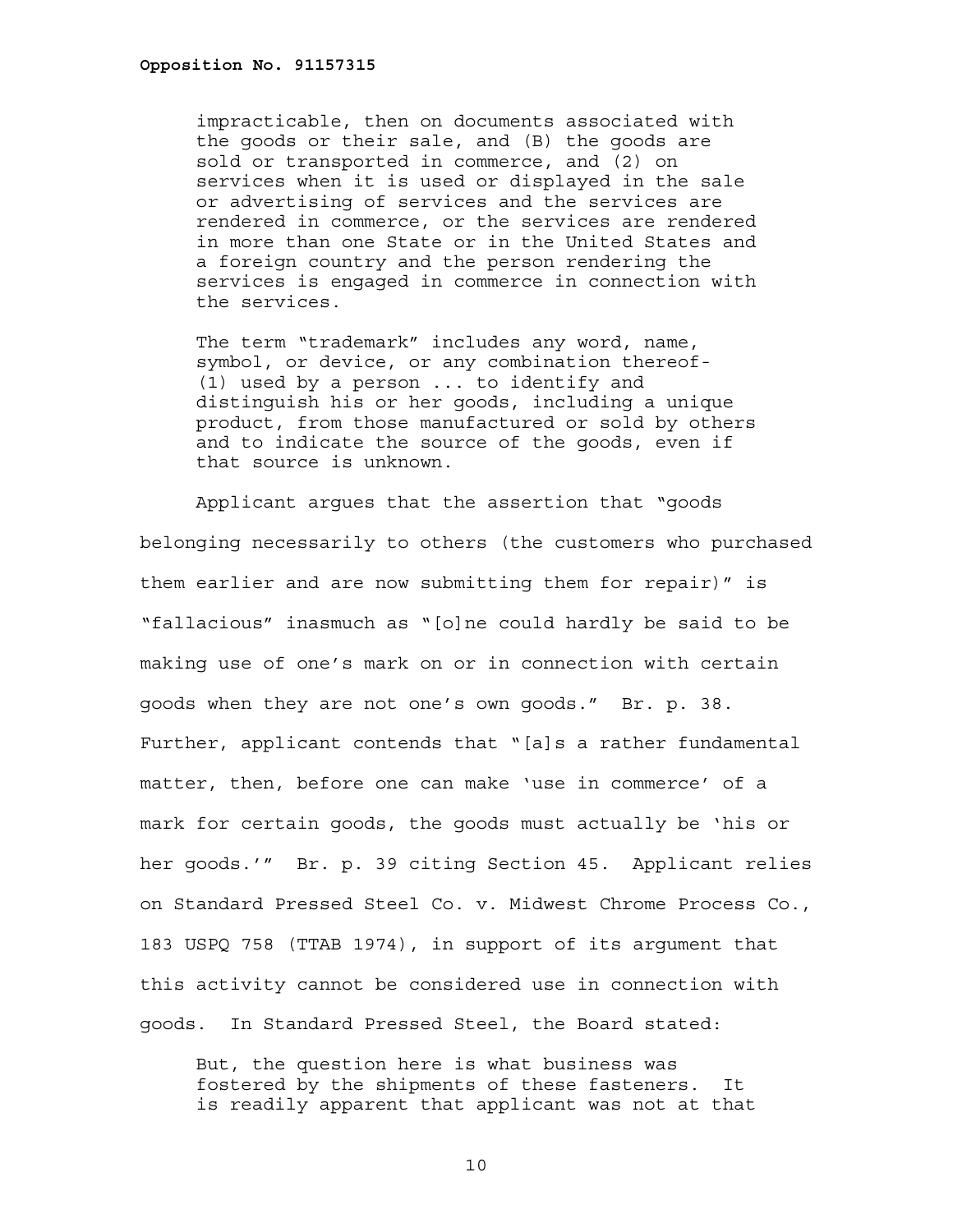time and is not now commercially engaged either in the manufacture and/or sale of fasteners as such; that applicant's primary business is the job plating of fasteners and other metal parts produced and/or owned by others; that applicant has used and advertised the mark "UNBAR" solely to identify a proprietary plating process; and that the fasteners involved in these shipments were plated with the "UNBAR" process and used to demonstrate and solicit sales for the "UNBAR" process rather than to promote the sale of fasteners. Thus, under this set of circumstances, it must be concluded that the initial shipment in commerce on which the subject application is predicated constitutes an insufficient basis or foundation for the registration of "UNBAR" as a trademark for fasteners.

There is no question but that a party need not be a manufacturer of goods to own a trademark. In fact, any person in the normal channels of distribution including a manufacturer, a contract purchaser who has goods manufactured for him, and a retailer or merchant as well as any non-profit organization or institution can be the owner of a trademark "in commerce" if he applies or has someone in his behalf apply his own trademark to goods to which he has acquired ownership and title and sells or merely transports such goods in commerce as his own product with the mark, as applied thereto, serving to identify the particular product as emanating from the shipper or seller in his own capacity. The essence is title and ownership which bestows upon the person possessing such attributes the unhampered right or freedom to dispose of his products in any manner appropriate and consonant with law. In the present instance, applicant is primarily engaged in performing plating services on screws or fasteners and other metal objects owned by screw manufacturers or by automobile producers who have purchased the screws. While applicant adds value to the screws by performing its "UNBAR" services on them, the screws always remain the property of the screw manufacturers or their customers with applicant's dominion over the goods being that of a bailee confined to the specific task requested by its customers with title never passing to applicant ... The mark "UNBAR," as used by applicant on the containers in which the plated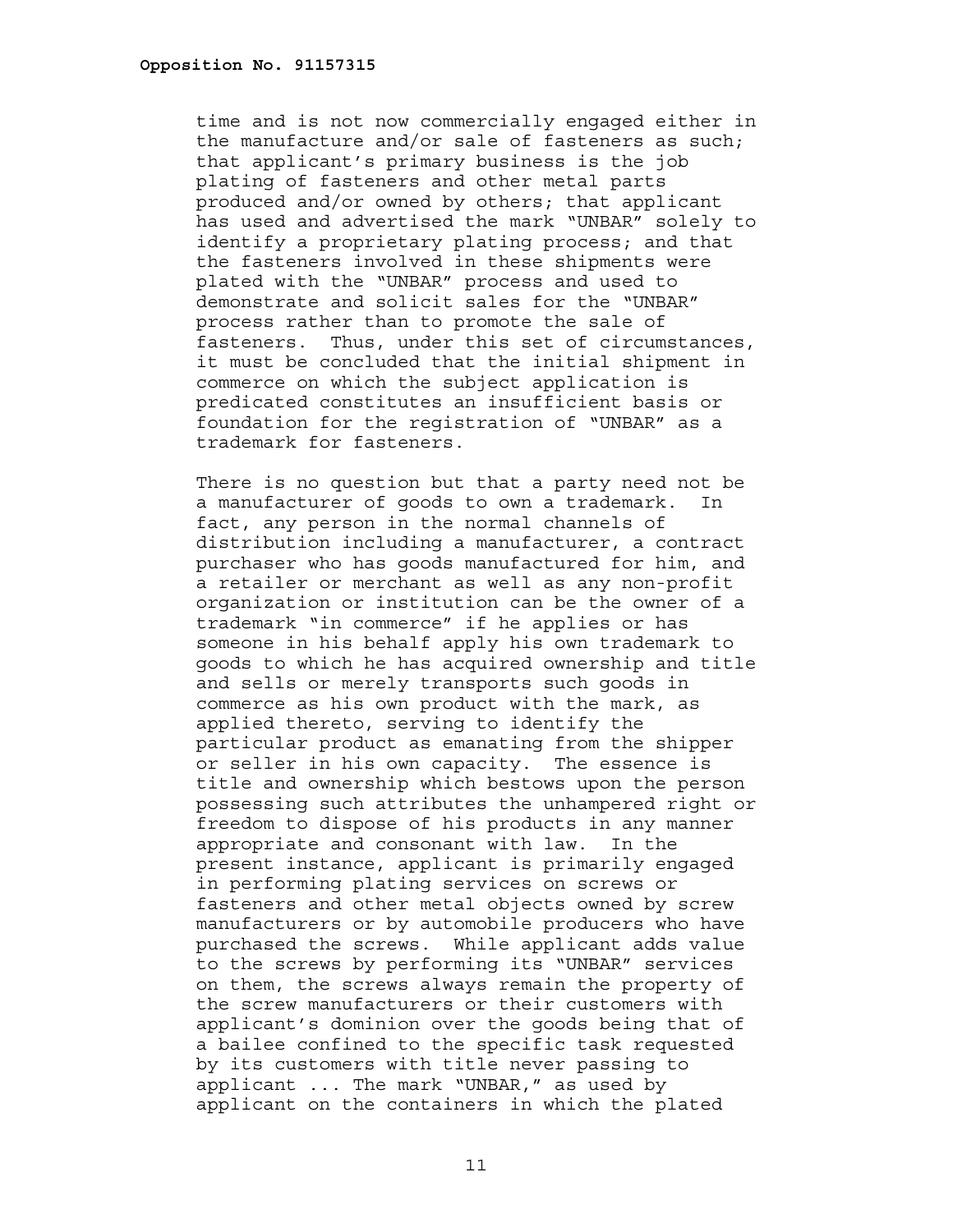screws are shipped and on the shipping documents accompanying the containers, serves merely to advise the recipients of the goods, whether they be screw manufacturers or their customers, members of the automotive industry, that these screws have been treated with the "UNBAR" plating service. This use is not trademark use and hence does not create trademark rights in "UNBAR" for fasteners.

Standard Pressed Steel, at 765.

Applicant argues that opposer's "legal theory (of trademark use) could only be postulated upon carefully parsing language from a relatively obscure part of the Lanham Act – the definitions. As highly suspect as it is, the proffered theory is hardly self-evident enough in nature to jump out at even a seasoned trademark attorney, much less a general counsel like Mr. Sullivan .... When questioned more closely about the genesis of this novel theory, however, Mr. Sullivan could shed very little light .... " Br. p. 41.

Opposer attempts to distinguish the Standard Pressed Steel case, noting that in this case "Bose is the original manufacturer and source of the audio tape recorder and player goods. Bose itself placed the WAVE mark on the products, and the WAVE mark remains on the products throughout the repair process and during the time the goods are transported back to customers, thus constituting use in commerce of the WAVE mark in connection with 'audio tape recorders and players' in 2001 when Mr. Sullivan signed the Sec. 8/9." Reply Br. p. 10. We find this to be a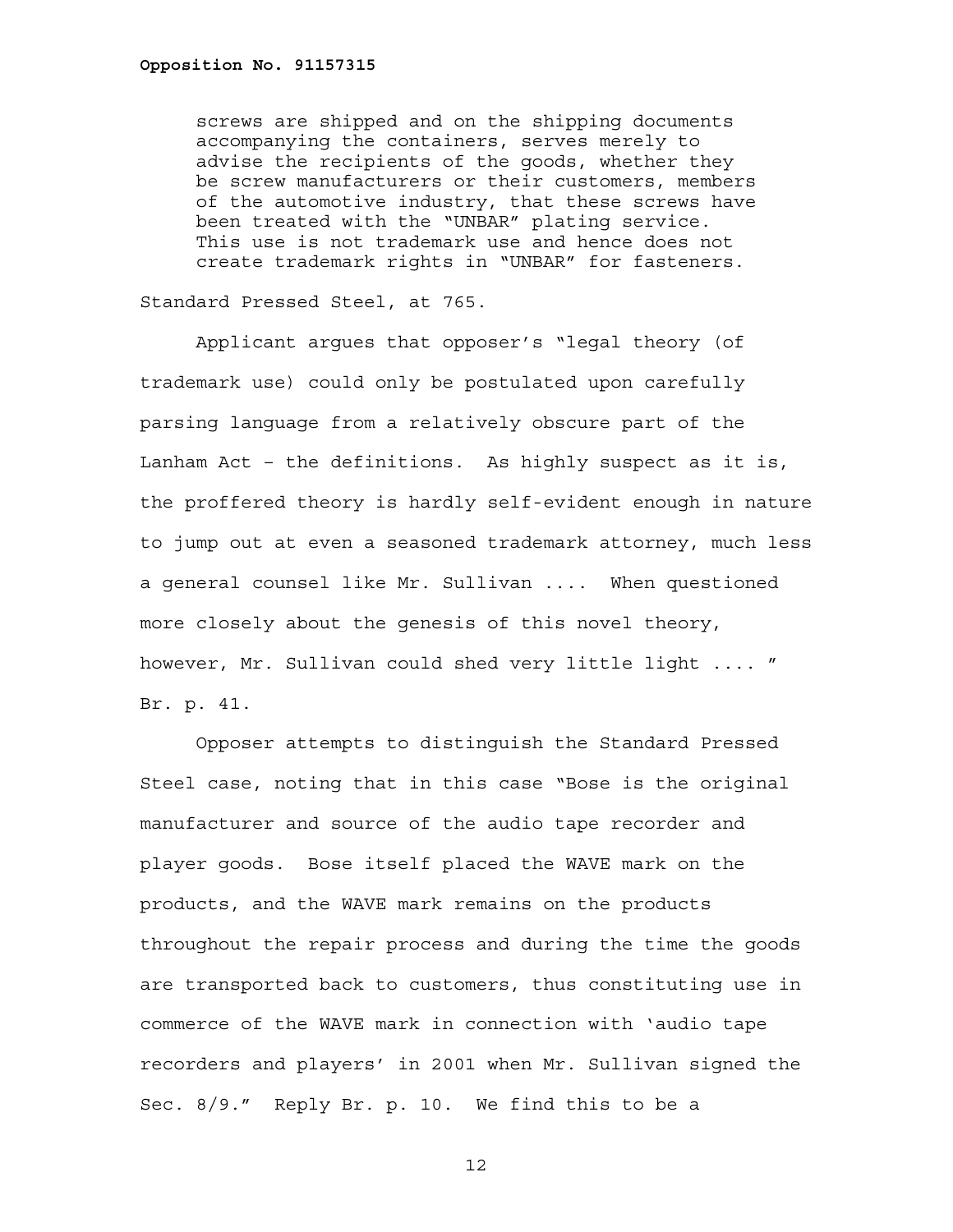distinction without a difference. As stated in Standard Pressed Steel, the "essence is title and ownership which bestows upon the person possessing such attributes the unhampered right or freedom to dispose of his products." Standard Pressed Steel, supra at 765. Further, as noted by the Ninth Circuit in the context of an infringement case, "a mere repair of a trademarked good, followed by return of the good to the same owner who requested the repair or rebuild, does not constitute a 'use in commerce' of the trademark under the Lanham Act unless the repair constituted a complete rebuild of the product." Karl Storz Endoscopy-America v. Surgical Technologies Inc., 285 F.3d 848, 62 USPQ2d 1273, 1277 (9<sup>th</sup> Cir. 2002).

We acknowledge that sales of goods are not necessary to establish trademark ownership and that transportation of goods can be enough to establish use. Examples of sufficient use based only on a transportation of goods without a sale have included shipments of samples and prototypes, International Mobile Machines Corp. v. International Tel. & Tel. Corp., 800 F.2d 1118, 231 USPQ 142 (Fed. Cir. 1986), shipments for a sales presentation that resulted in an order, Sunbeam Corp. v. Merit Enterprises, Inc., 451 F. Supp. 571, 203 USPQ 494 (S.D.N.Y. 1978), distribution of free samples, La Maur, Inc. v. International Pharmaceutical Corp., 199 USPQ 612 (TTAB 1978), and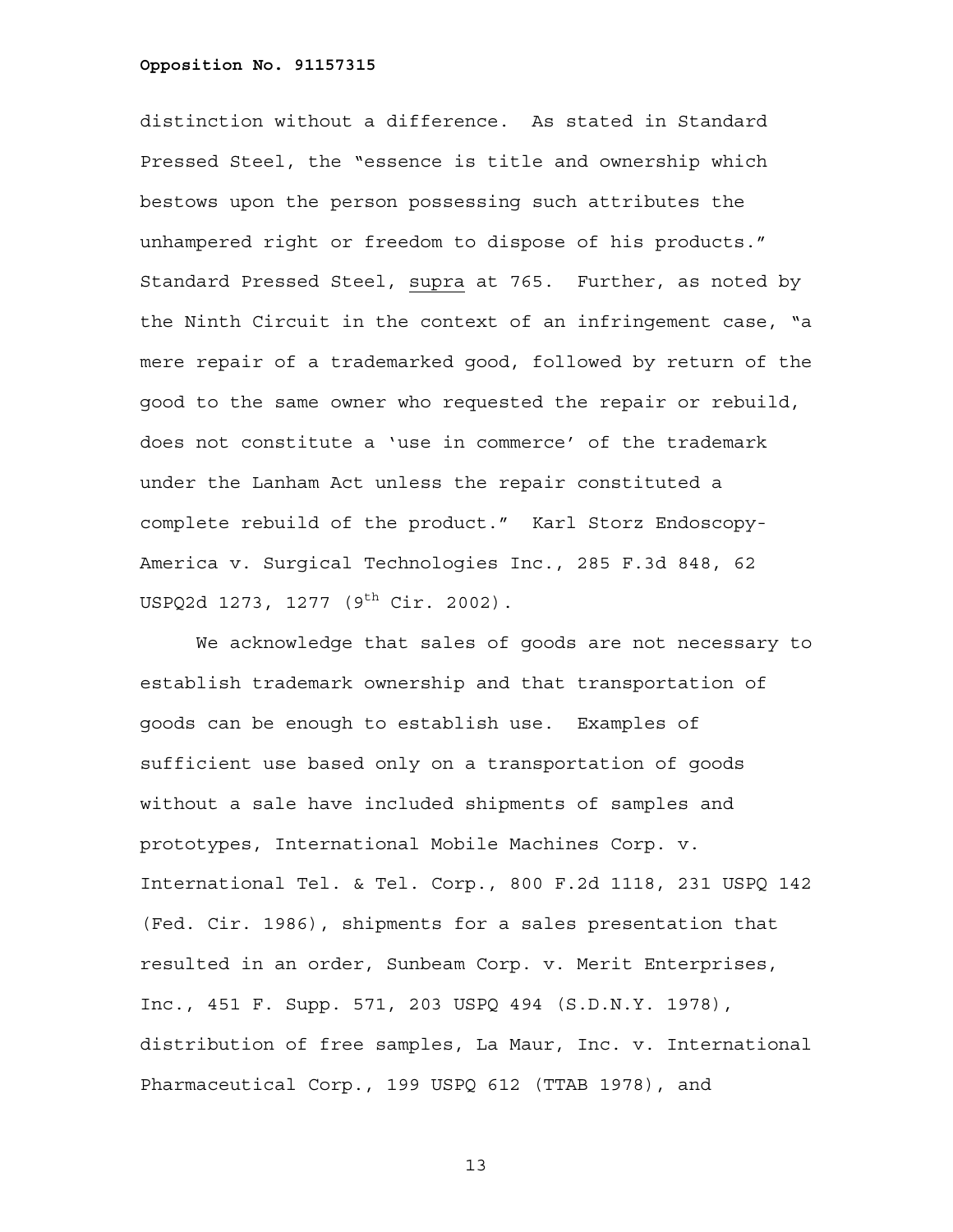—<br>—

shipments of drugs for use in clinical testing, Schering Corp. v. Alza Corp., 207 USPQ 504, 506 n. 4 (TTAB 1980).<sup>8</sup> However, in all of these examples, the entity transporting the goods owned the goods at the time of transportation. Similarly, in the case cited by opposer, the party asserting trademark rights owned the goods that were transported. See General Healthcare Ltd. v. Qashat, 364 F.3d 332, 70 USPQ2d 1566, 1568 (1<sup>st</sup> Cir. 2004).

Put simply, the scenario presented by opposer does not constitute use sufficient to maintain a registration for goods. Thus, the only question is whether it was reasonable for opposer to believe that it did.

The Board has considered the question of "reasonable belief" in other cases. In Maids to Order of Ohio Inc. v. Maid-to-Order Inc., 78 USPQ2d 1899 (TTAB 2006), the Board determined that limited use of a mark across state lines in connection with services provided a reasonable basis for a belief that the mark was used in interstate commerce to support a declaration under Trademark Act Section 8, and an application for renewal. However, in Hachette Filipacchi Presse v. Elle Belle, LLC, supra, the fact that applicant did not understand that "use" meant use as to *all* goods and

 $^8$  While we realize that these cases are all prior to the revised definition of use in commerce which took effect in November 1988 as part of the Trademark Law Revision Act to require bona fide rather than token use, for the present purposes such makes no difference.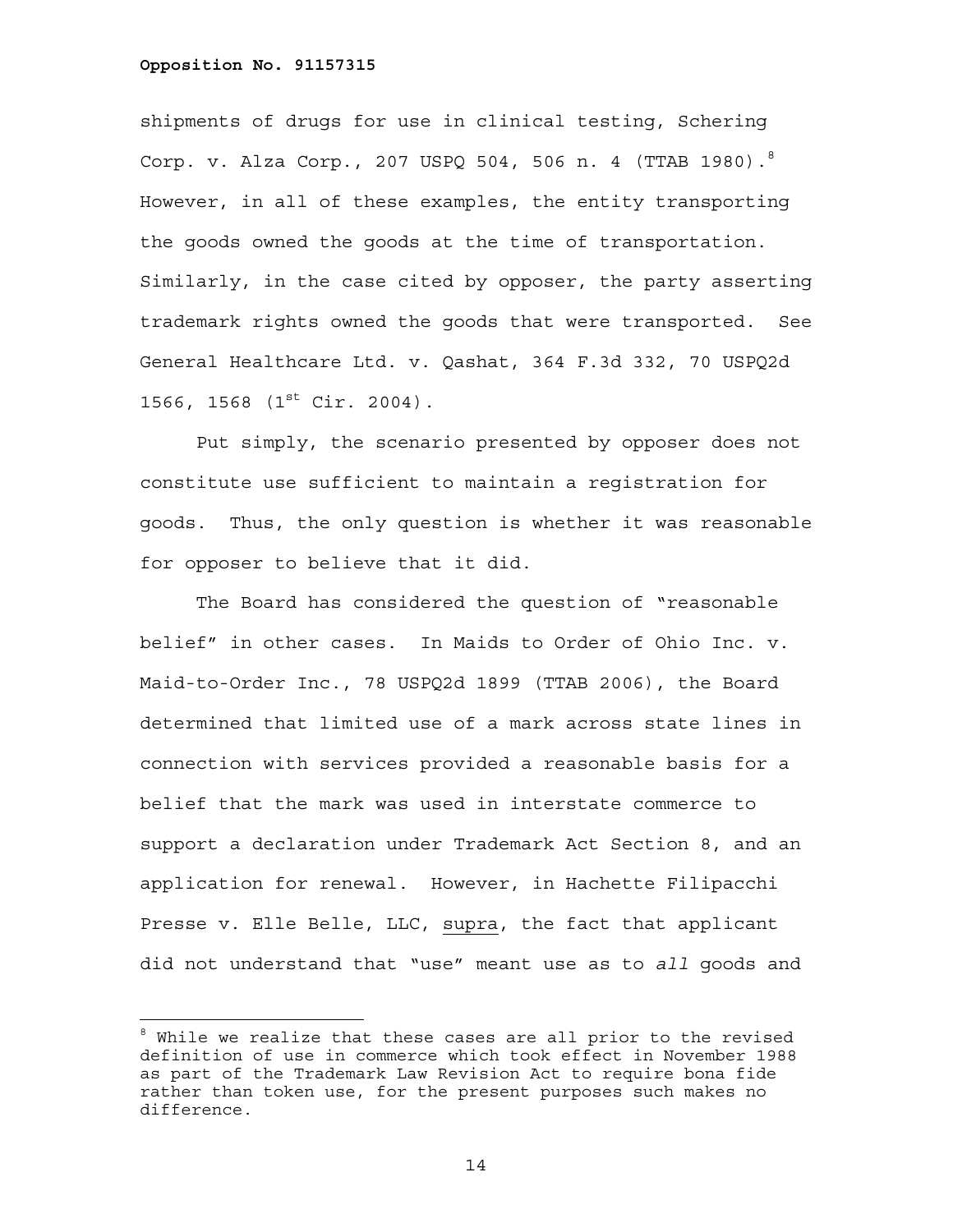English was not applicant's first language did not constitute a reasonable belief sufficient to support a use statement. In Sinclair Oil Corp. v. Sumatra Kendrick, \_\_\_ USPQ2d \_\_\_ (Opp. No. 91152940 TTAB June 6, 2007), the Board found that it was not reasonable to believe a one time giveaway and a registration of a fictitious name in 1996 was sufficient use to support an application filed on February 20, 2001. In Hurley International LLC v. Volta, 82 USPQ2d 1339 (TTAB 2007), the Board found that it was not reasonable to believe that use in Australia was sufficient to satisfy the use requirement of Section 1(a) of the Trademark Act and noted that applicants are under an obligation to investigate thoroughly the validity of such a belief before signing their application.

Under the circumstances of the case before us, we find that it was not reasonable for opposer's general counsel to believe that repair services constituted use of the trademark in connection with the "sale or transportation" of "his or her" goods. Opposer knew it no longer manufactured or sold those goods. Opposer asserts that it relies on the definition of "use in commerce," which includes transportation of goods, to support its proffered basis of use, but could not point to case law that supports an interpretation that transportation, without ownership of the goods and application of the mark to the goods at some point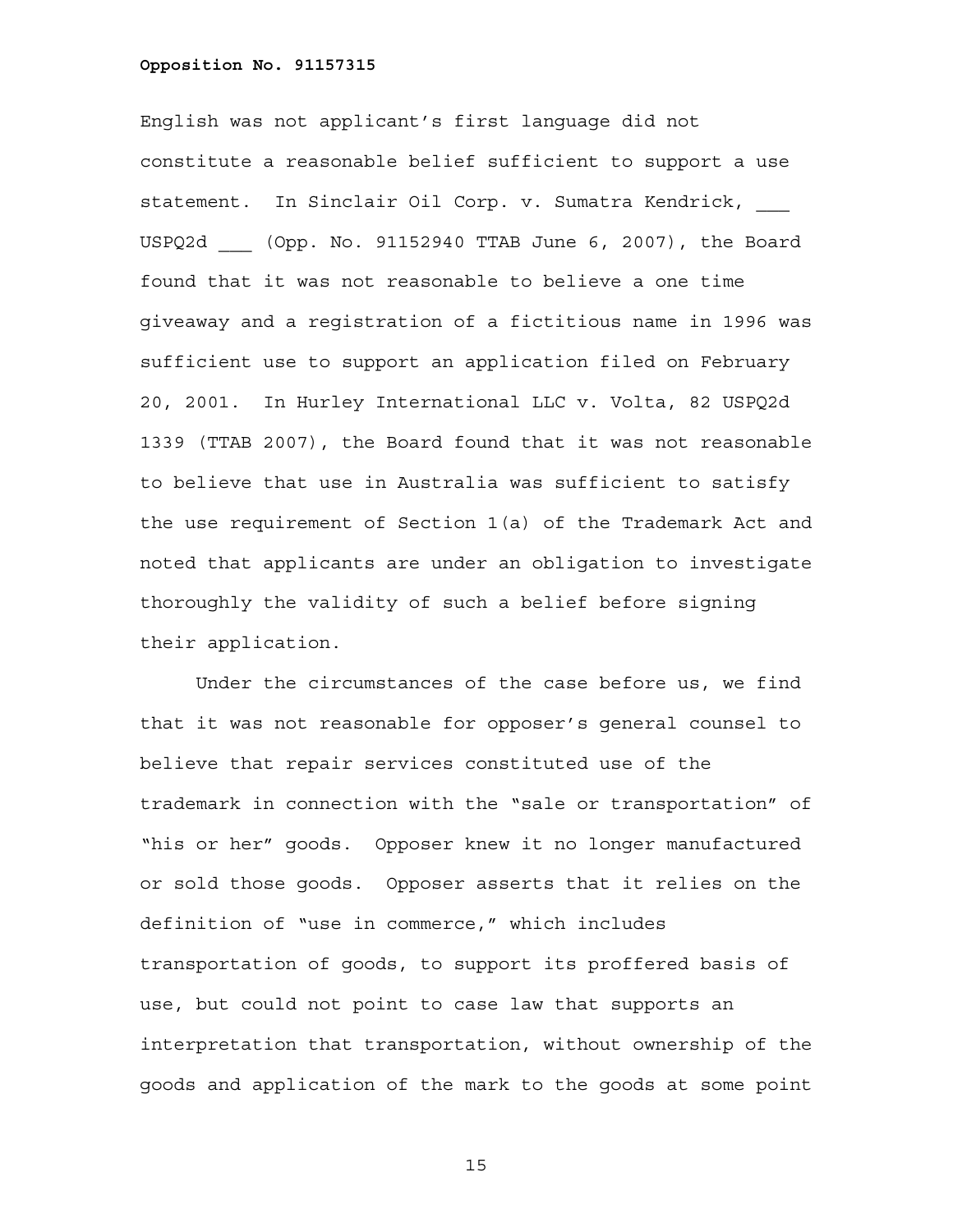in the distant past, in connection with repair services constitutes use in connection with a good. Nor is it clear from the record that opposer inquired as to its use on the goods prior to signing the Section 8/9 renewal or investigated whether such a belief regarding the repair services was warranted. See Standard Knitting Ltd. v. Toyota Jidosha Kabushiki Kaisha, 77 USPQ2d 1917 (TTAB 2006) and Hachette Filipacchi, supra. Based on the plain meaning of the words in the statute that define "use in commerce" ("a mark ... is placed in any manner on the goods ... and ... the goods are sold or transported") and "trademark" ("used by a person ... to identify and distinguish his or her goods"), we do not find it reasonable to believe that an application of a mark at some point in the past to goods which have been sold, still serves to constitute use when those goods, now owned by another, are subsequently shipped again in connection with a repair service.

Thus, inasmuch as opposer was not using the mark in connection with audio tape recorders and players, the statement in the Section 8/9 renewal was false. Further, opposer knew it had not manufactured or sold audio tape recorders and players for at least three years prior to filing the Section 8/9 renewal and opposer's asserted belief that the return of a repaired audio tape recorder and player to its owner after rendering repair services was sufficient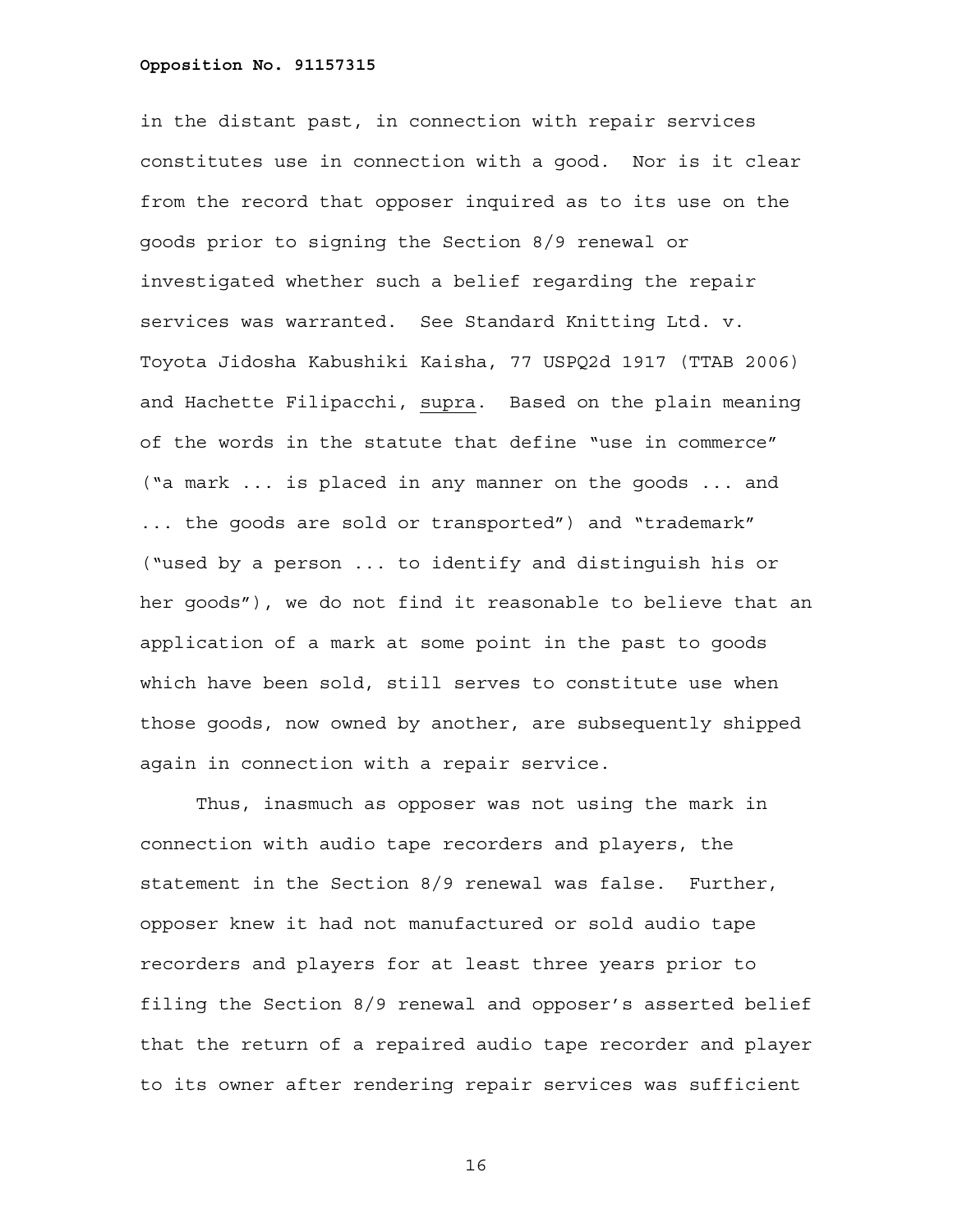to support use in connection with goods to maintain a registration for such goods was not reasonable. Finally, a use statement in a Section 8/9 renewal is a material representation; without use on all of the goods, the affidavit of continued use would not have been accepted. Therefore, we find that opposer committed fraud on the USPTO in maintaining Registration No. 1633789.<sup>9</sup> Accordingly, the registration will be cancelled in its entirety inasmuch as fraud cannot be cured by the deletion of goods from the registration. Medinol, supra.

If opposer should ultimately prevail in any appeal of this decision, we find in the alternative that the registration would in any event require restriction. Based on the record, it is clear that audio tape recorders and players, at a minimum, must be deleted from the registration.

### **OPPOSITION ON GROUNDS OF LIKELIHOOD OF CONFUSION AND FRAUD**

 Inasmuch as the counterclaim based on fraud only relates to the maintenance of Registration No. 1633789,

<sup>&</sup>lt;sup>9</sup> "It is important to note that the United States Patent and Trademark Office relies on the thoroughness, accuracy and honesty of each applicant. In general, the Office does not inquire as to the use of the mark on each good listed in a single class and only requires specimens of use as to one of the listed goods, relying on applicant's declaration with regard to use on the other listed goods. TMEP Sections  $806.01(a)$  and  $904.01(a)$  (4<sup>th</sup> ed. 2005). Allowing registrants to be careless in their statements of use would result in registrations improperly accorded legal presumptions in connection with goods on which the mark is not used." Standard Knitting, supra at 1928 n. 14 (TTAB 2006).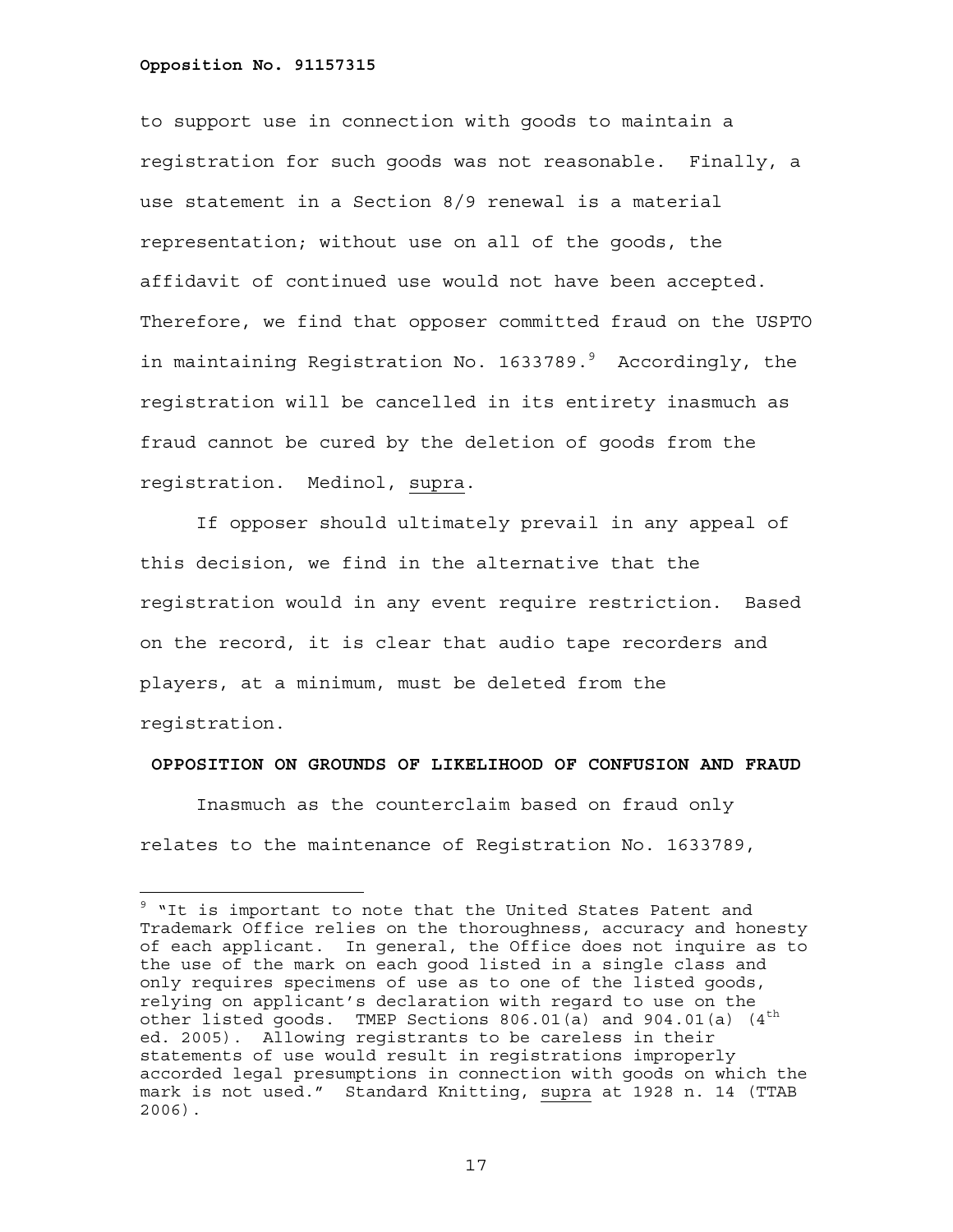opposer is still entitled to rely on Registration Nos. 1338571 and 1764183 and its common law rights in the WAVE mark in asserting its claims of likelihood of confusion and fraud in the opposition. See Standard Knitting, supra.

# **Standing/Priority**

 Because opposer has made of record its pleaded Registration Nos. 1338571 and 1764183, opposer has established its standing to oppose registration of applicant's mark, and its priority is not in issue. See Cunningham v. Laser Golf Corp., 222 F.3d 943, 55 USPQ2d 1842 (Fed. Cir. 2000) and King Candy Co., Inc. v. Eunice King's Kitchen, Inc., 496 F.2d 1400, 182 USPQ 108 (CCPA 1974). In addition, opposer has submitted testimony with accompanying evidence that establishes opposer's prior use of the mark WAVE in connection with radios and music systems.

### **Fraud**

Opposer asserts the claim of fraud based on the allegation that applicant was not using its mark in connection with certain goods ("tuner; mixer; amplifier; downconverter; transceiver; transmitter; receiver; detectors, namely radio frequency detectors; radio frequency switch; antenna") listed in the application when it signed the declaration attesting to such use. In support of this allegation opposer relies on applicant's supplemental response to Interrogatory No. 5 and response to Document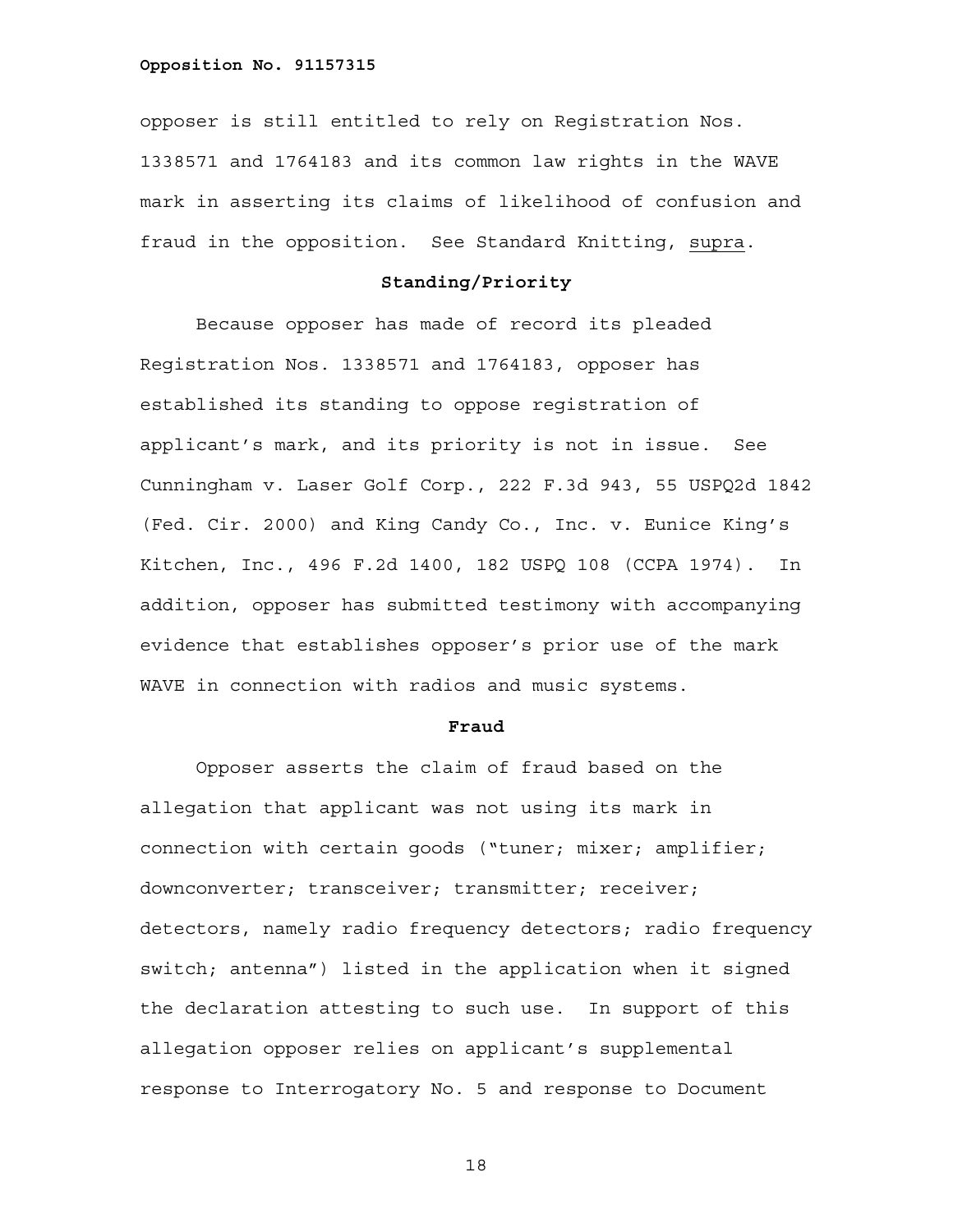Request No. 17. These responses, formulaic objections omitted, are set forth below:

Interrogatory No. 5 – Identify and provide a detailed description of every product manufactured, licensed for manufacture, or sold by or on behalf of Applicant since the inception of Applicant's business that bears Applicant's mark, and/or that Applicant, or a person on behalf of Applicant, intends to manufacture, license for manufacture, or sell that bears Applicant's mark.

Objection – (omitted).

Supplemental Answer – Subject to and without waiving the foregoing objections, and in accordance with the provisions of the Stipulated Protective Order in this Opposition, at least the following products are or are intended to be marketed by or on behalf of Applicant: (filed under seal $1^{10}$ 

Document Request No. 17 – All documents or things that establish Applicant's continuous use of Applicant's Mark on or in connection with Applicant's Goods since the dates of first use and the first use in interstate, or other commerce regulable by Congress, of Applicant's Mark.

Objections: (omitted).

i<br>L

Response: Subject to and without waiving its previously stated objections, Applicant will produce documents and things located upon conducting a reasonable search, to the extent that they exist.

In view of these responses, opposer argues that "it is clear that by Applicant's own admission it was not using the Mark on all of the goods identified in the application." Br. p. 19. Further, opposer argues that the responses to

 $10$  Inasmuch as this exhibit was filed under seal we do not reproduce the remainder of applicant's response.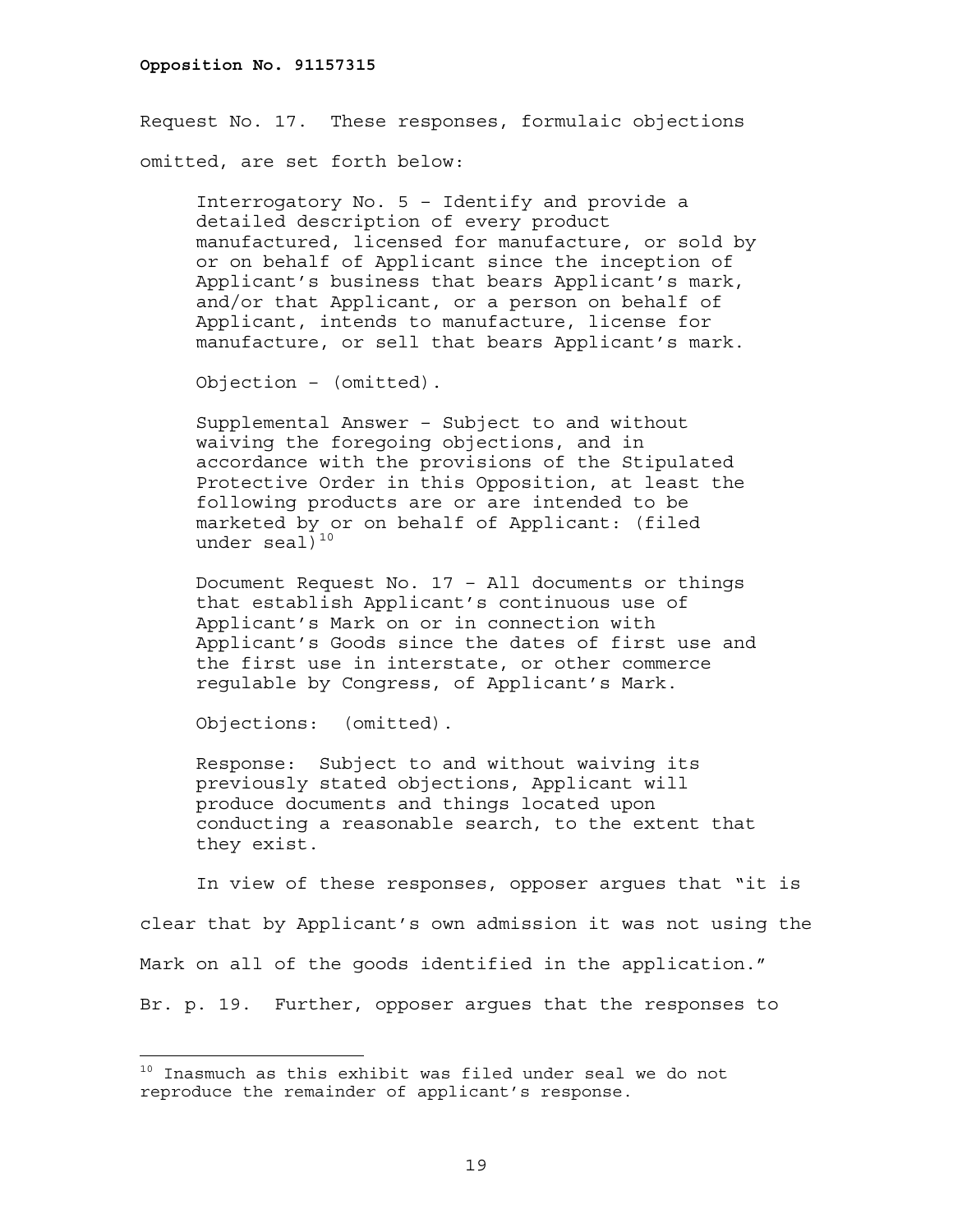i<br>L

document request No. 17 "are consistent with Applicant's interrogatory responses, and they do not evidence any use of the mark on the majority of the goods covered by the application." Br. p. 20.

Applicant argues that its responses to other interrogatories "clearly and explicitly affirm the identification of goods included in the original statement." App. Resp. Br. p. 29.

As noted above, a claim of fraud must be proven to the hilt and cannot be sustained on speculation. Smith International Inc., supra. Opposer mistakenly characterizes applicant's response to an interrogatory as an admission. In addition, any omission of these particular goods from applicant's response to Interrogatory No. 5 is hardly conclusive evidence of nonuse, particularly given the objection made concurrently with the response, and the qualifying language "at least." If opposer were dissatisfied with the response and believed the interrogatory to be appropriate and not unduly burdensome, opposer could have moved to compel a complete response absent objection. $11$  See British Seagull Ltd. v. Brunswick Corp., 28 USPQ2d 1197, 1201 (TTAB 1993), aff'd, Brunswick

 $11$  We note, however, that applicant's responses and boilerplate objections cannot be characterized as a paragon for discovery responses within the spirit of the duty to cooperate. See generally TBMP § 408 (2d ed. rev. 2004).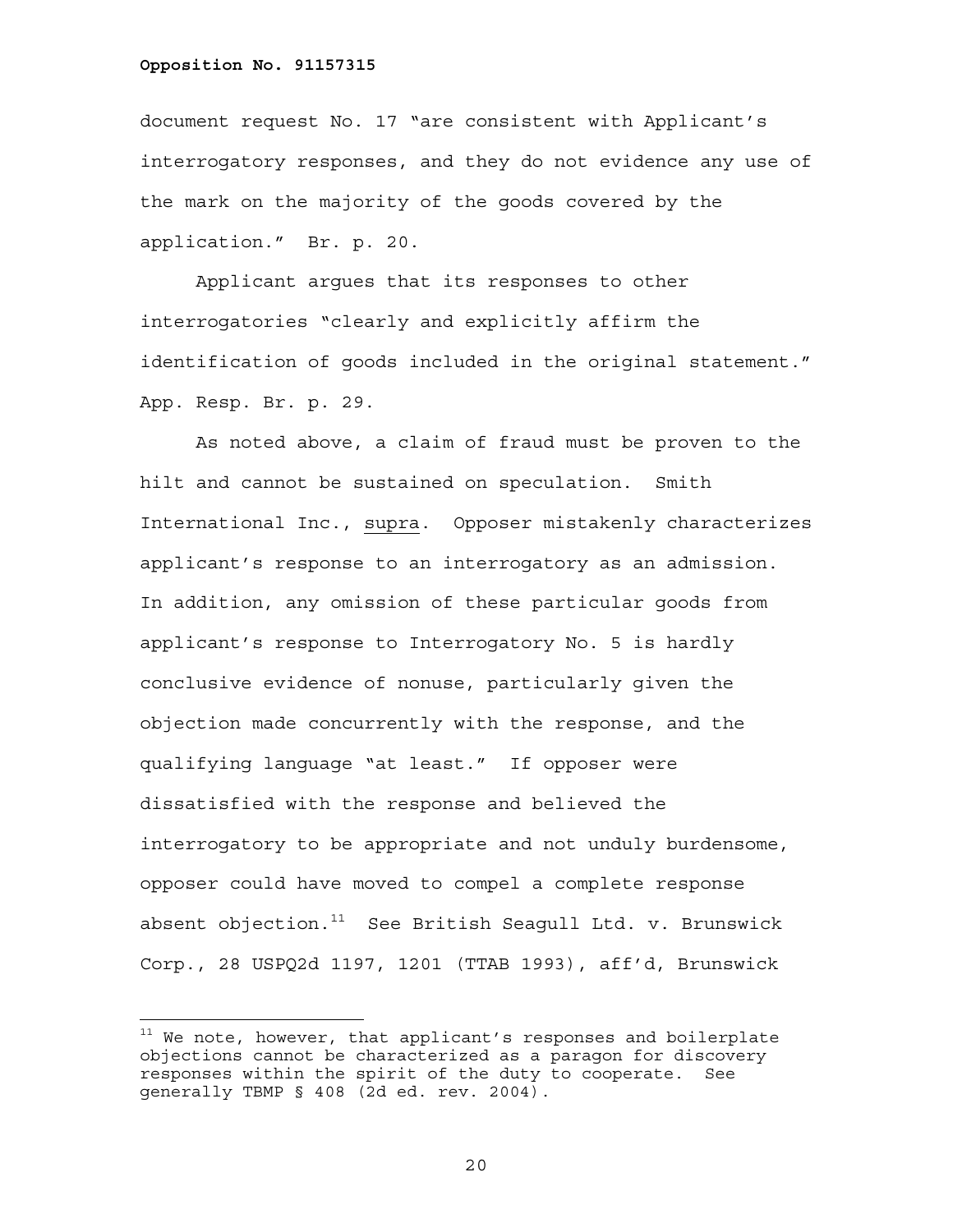Corp. v. British Seagull Ltd., 35 F.3d 1527, 32 USPQ2d 1120 (Fed. Cir. 1994); Time Warner Entertainment, Co. v. Jones, 65 USPQ2d 1650, 1656 (TTAB 2002). Rather than availing itself of this procedural tool, opposer opted to present a case of fraud based on this response. In addition, the fraud claim was added to the complaint after discovery closed and opposer never sought further discovery related to this claim.

Based on this record, opposer has not proven a prima facie case of fraud. Although the record may not be crystal clear as to applicant's use on each of the goods listed in the application, it is opposer's burden to prove by clear and convincing evidence its allegation of fraud. As noted above, there is no room for speculation and any doubt must be resolved against the charging party. Smith International Inc., supra. In view thereof, opposer's claim of fraud is dismissed.

# **Likelihood of Confusion**

Our likelihood of confusion determination under Section 2(d) is based on an analysis of all of the probative facts in evidence that are relevant to the factors set forth in In re E. I. du Pont de Nemours and Co., 476 F.2d 1357, 177 USPQ 563 (CCPA 1973). See also, In re Majestic Distilling Co., Inc., 315 F.3d 1311, 65 USPQ2d 1201 (Fed. Cir. 2003).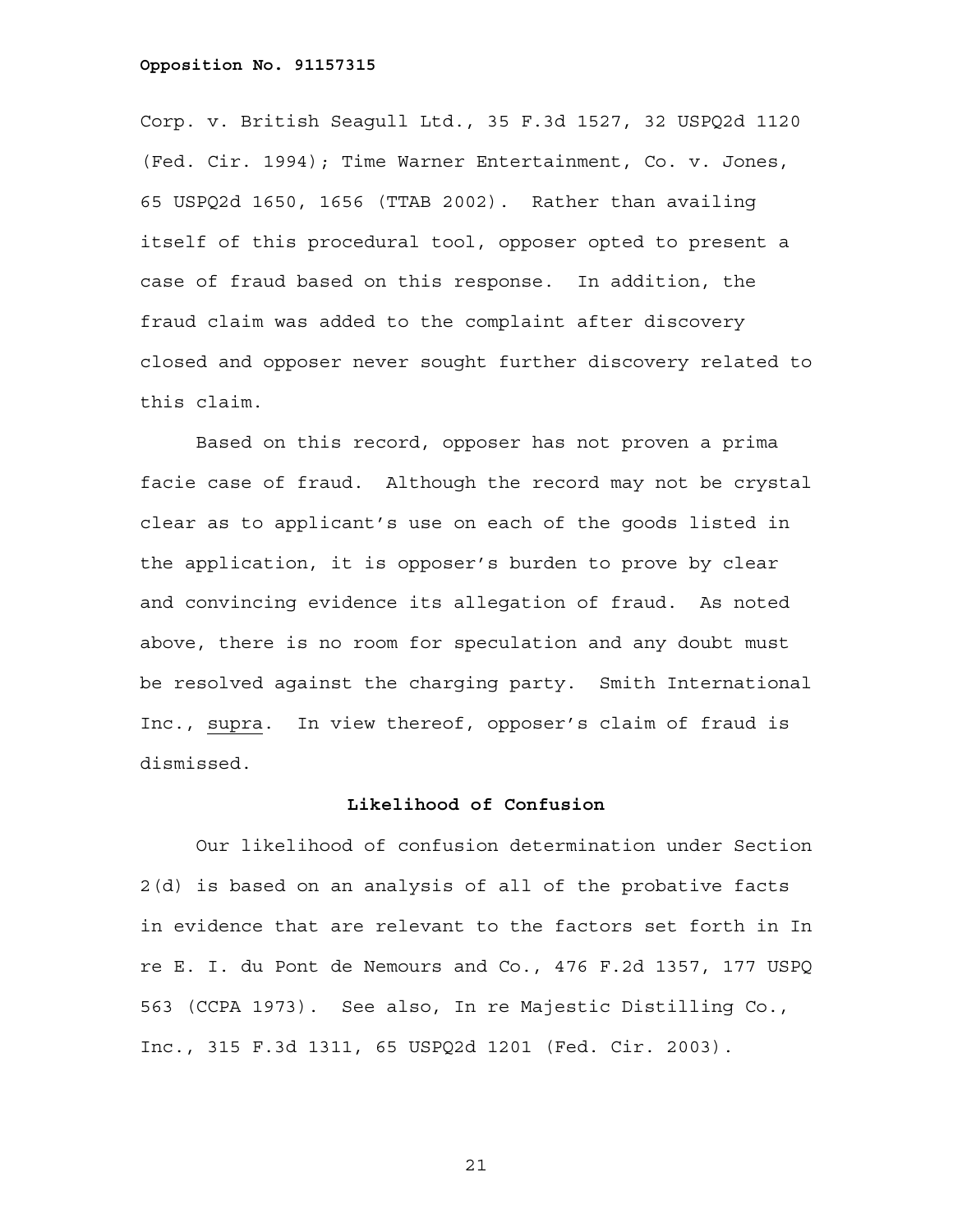In any likelihood of confusion analysis, however, two key considerations are the similarities between the marks and the similarities between the goods and/or services. See Federated Foods, Inc. v. Fort Howard Paper Co., 544 F.2d 1098, 192 USPQ 24 (CCPA 1976). See also, In re Dixie Restaurants Inc., 105 F.3d 1405, 41 USPQ2d 1531 (Fed. Cir. 1997).

Opposer focuses its arguments on the fame of its marks, the similarity of the marks at issue, and, in the absence of restrictions in the identification of the respective goods, the relatedness of such goods and the overlap in their channels of trade and class of purchasers.

### Fame

A key factor is the fame of the prior mark. Palm Bay Imports, Inc. v. Veuve Clicquot Ponsardin Maison Fondee En 1772, 396 F.3d 1369, 73 USPQ2d 1689, 1694 (Fed. Cir. 2005). We begin our analysis with this factor, because fame "plays a 'dominant' role in the process of balancing the du Pont factors." Recot Inc. v. Becton, 214 F.3d 1322, 54 USPQ2d 1894, 1897 (Fed. Cir. 2000).

In support of its assertion of fame for its ACOUSTIC WAVE and WAVE marks, opposer states:

[T]he Federal Circuit has determined Bose's WAVE and ACOUSTIC WAVE marks to be famous. The Federal Circuit considered evidence of considerable sales, advertising presence, and promotional expenditures of the Bose WAVE and ACOUSTIC WAVE products, and concluded: 'When the full record is considered,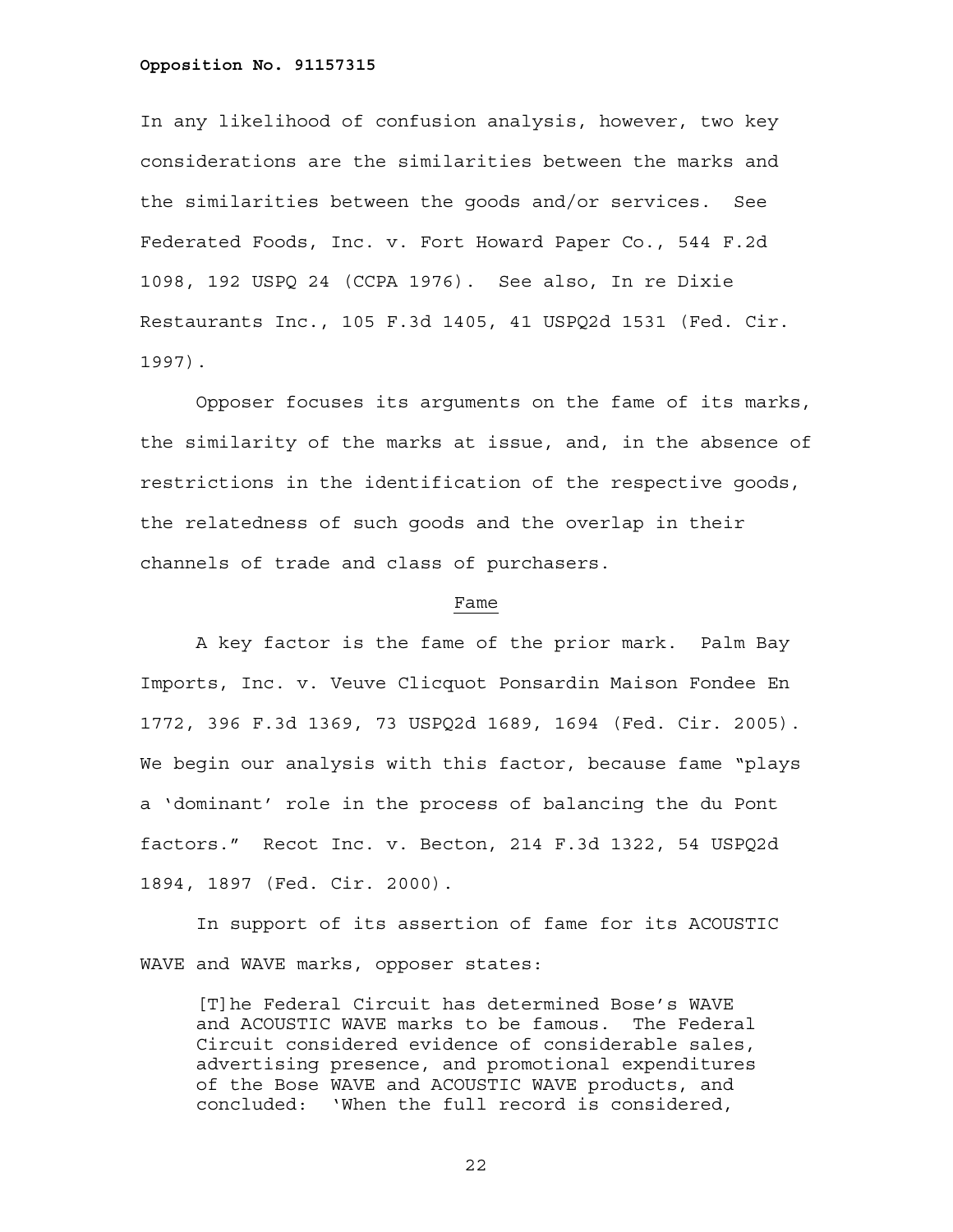only one conclusion can be reached regarding the fame of the Bose product marks; they are famous and thus entitled to broad protection.' [Bose Corp. v. QSC Audio Products, Inc., 293 F.3d 1367, 63 USPQ2d 1303, 1305 (Fed. Cir. 2002)] The same and more substantial and compelling evidence of the fame of the WAVE and ACOUSTIC WAVE marks which the Federal Circuit considered in determining the fame of the WAVE and ACOUSTIC WAVE marks in the Bose v. QSC case has been put in the record in this case.

# Br. p. 9.

 Based on this record and in view of the Federal Circuit's decision based on similar facts, we find that the evidence demonstrates that the ACOUSTIC WAVE and WAVE marks are famous for radios, loudspeakers and music systems that include amplifiers and tuners.

### Goods/Trade Channels

We turn now to consider whether the goods at issue are related and their channels of trade overlap in such a manner as to cause a likelihood of confusion. The respective goods need not be identical or directly competitive in order for there to be a likelihood of confusion. Rather, they need only be related in some manner or the conditions surrounding their marketing be such that they could be encountered by the same purchasers under circumstances that could give rise to the mistaken belief that the goods come from a common source. In re Martin's Famous Pastry Shoppe, Inc., 748 F.2d 1565, 223 USPQ 1289 (Fed. Cir. 1984). Further, it is well settled that likelihood of confusion is determined on the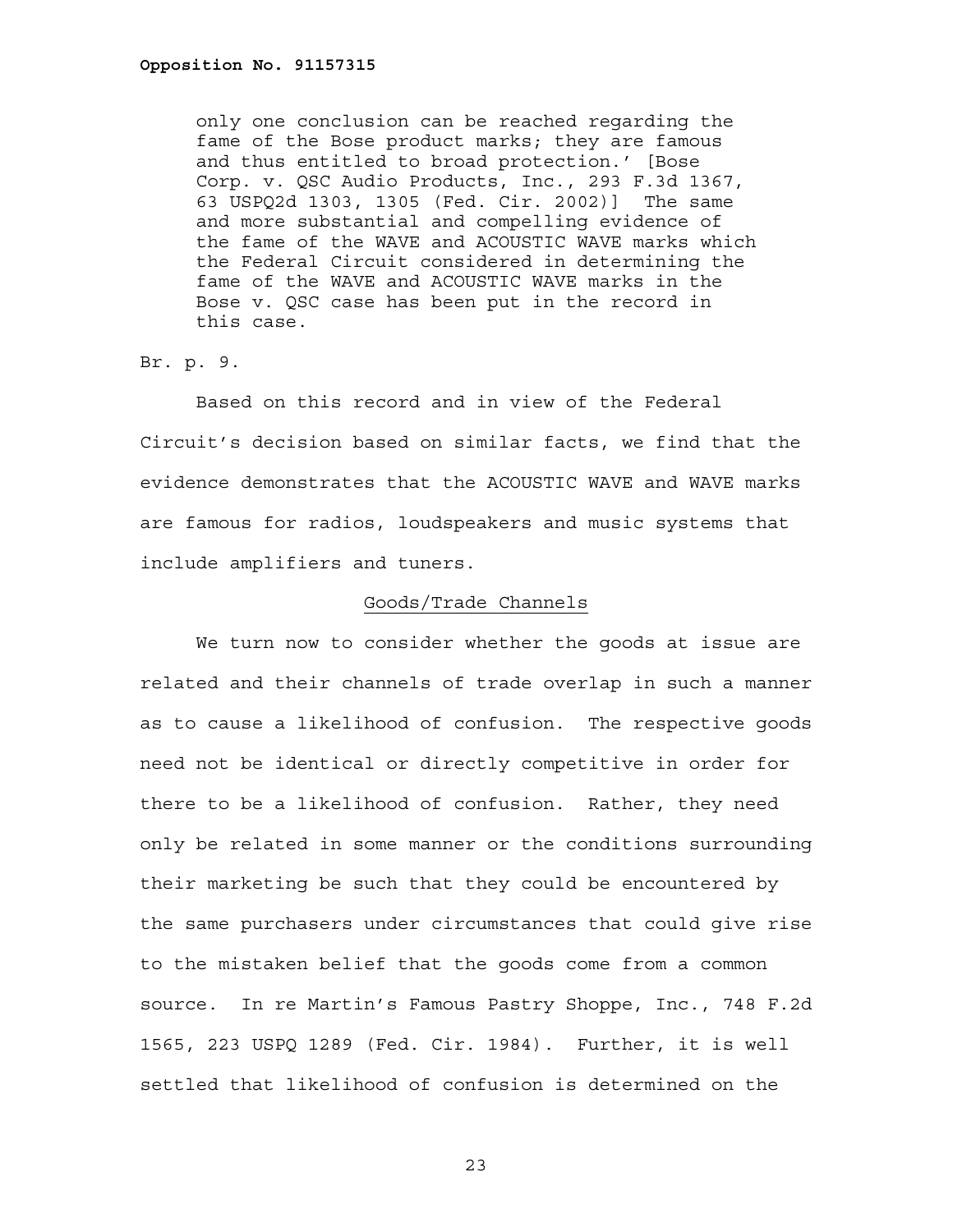basis of the goods as they are identified in the application and in the pleaded registrations. Hewlett-Packard Co. v. Packard Press Inc., 281 F.3d 1261, 62 USPQ2d 1001 (Fed. Cir. 2002). However, in regard to opposer's WAVE mark, because we have determined that the registration must be cancelled, we base our determination here on the evidence showing actual use of that mark.

Applicant's goods are identified as follows: compound semiconductor devices consisting of integrated circuits; microwave monolithic integrated circuits; modules, namely, power modules for wireless communication; transistors; tuners; mixers; amplifiers; down converters; transceivers; transmitters; receivers; detectors, namely, radio frequency detectors; radio frequency switches and antennas. Opposer's registration for the mark ACOUSTIC WAVE identifies its goods as follows: loudspeaker systems; loudspeaker systems and music systems consisting of a loudspeaker system and amplifier and at least one of a radio tuner, compact disc player and audio tape cassette player. In addition, opposer has at a minimum established use of the mark WAVE on radios, clock radios and portable compact disc players.

Although applicant states in its brief that its "products are internal electronic compounds usable only by highly trained technical personnel with the needs and resources to manufacture goods incorporating them" (br. p.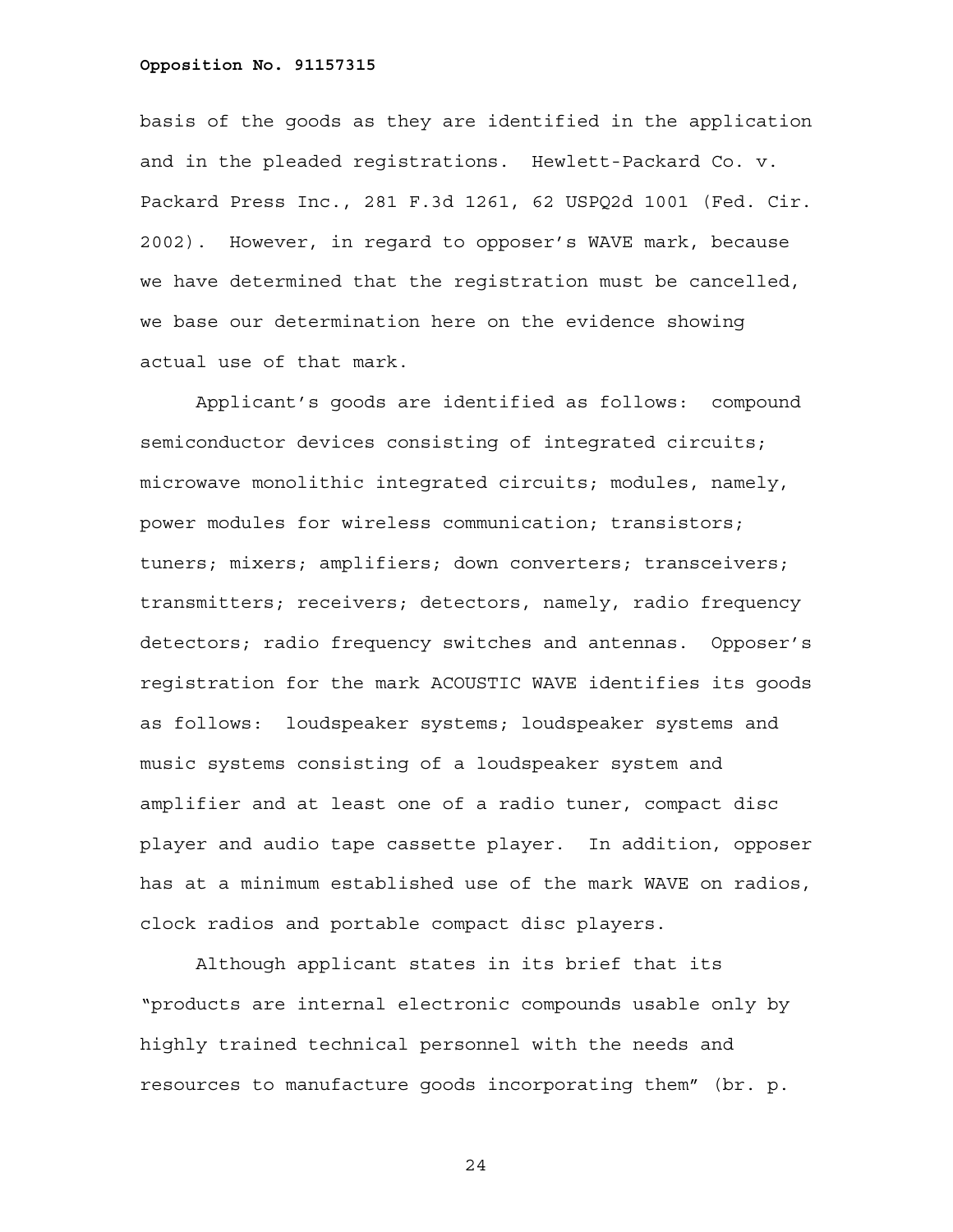12), applicant's tuners and amplifiers are not limited in any manner in the identification of its goods. Inasmuch as applicant's identification of goods is not limited or restricted, it is presumed that the application encompasses all goods of the type described, including those enumerated in opposer's registrations and marketed by opposer. Thus, applicant's identification "amplifier" must be read to include all types of amplifiers, including, as applicant describes opposer's amplifiers, "audio equipment typified by the sizable speaker-like devices." In addition, applicant's broad identification of "tuner" includes radio tuners. Both amplifiers and tuners are integral parts of opposer's loudspeaker and music systems. Thus, as identified, applicant's goods are related to opposer's goods. Applicant's arguments regarding the highly specialized nature of its goods cannot rewrite the broad manner in which such goods are set forth in the identification. Although applicant's identification includes goods that may more accurately reflect the asserted true nature of applicant's goods (e.g., compound semiconductor devices consisting of integrated circuits), at a minimum, "tuner" and "amplifier" stand separately and encompass a broad spectrum of goods. Further, in view of our findings with respect to applicant's tuners and amplifiers and opposer's loudspeaker and music systems that include amplifiers and tuners, we need not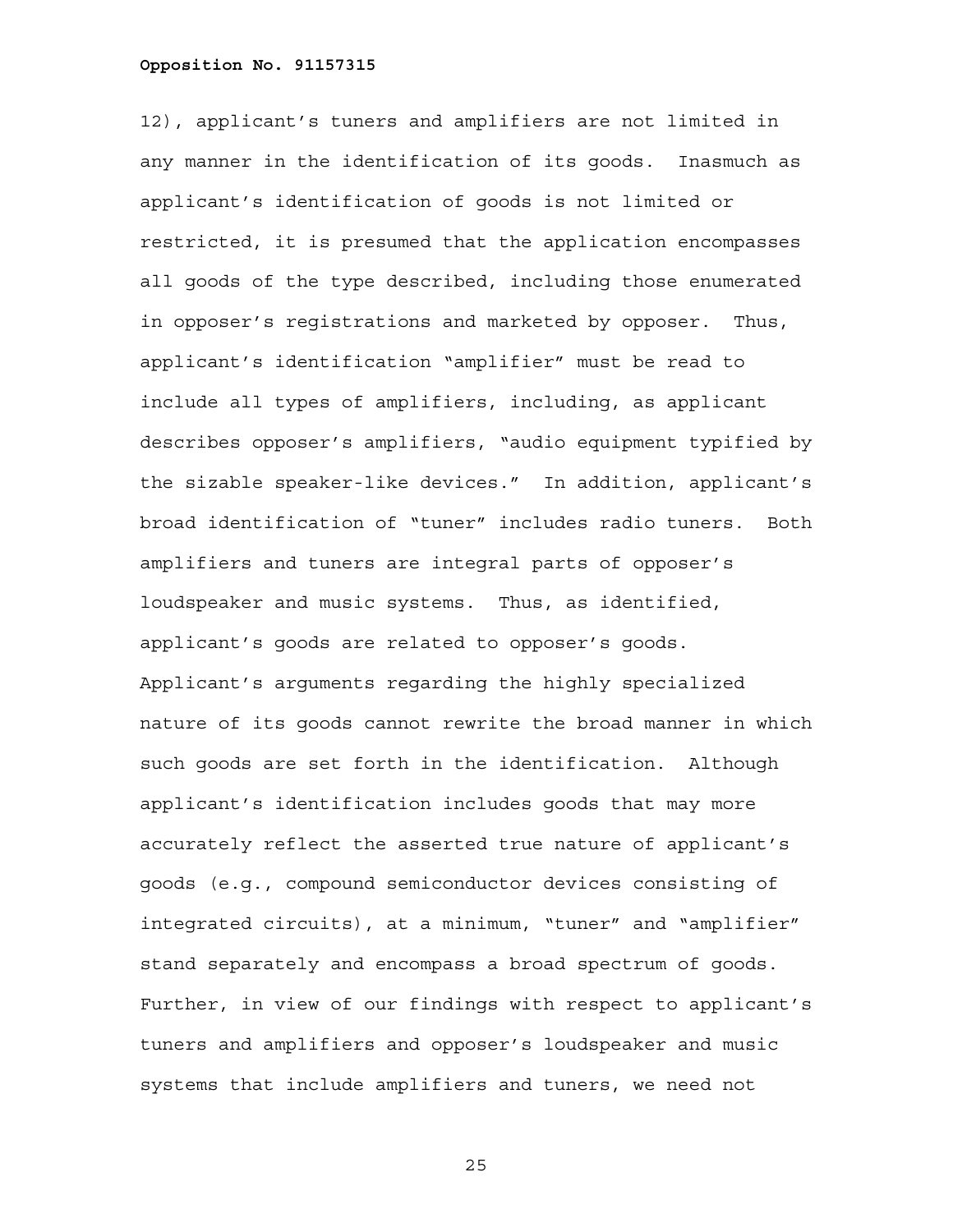discuss applicant's remaining goods in International Class 9. Tuxedo Monopoly, Inc. v. General Mills Fun Group, 648 F.2d 1335, 209 USPQ 986 (CCPA 1981).

Inasmuch as there is no limitation in the identifications of goods in the application and opposer's ACOUSTIC WAVE registrations, we presume an overlap in trade channels and that the goods would be offered to all normal and usual classes of purchasers. See Hewlett-Packard Co. v. Packard Press Inc., supra; and Octocom Systems Inc. v. Houston Computer Services Inc., 918 F.2d 937, 16 USPQ2d 1783 (Fed. Cir. 1990). Again, applicant's arguments as to the actual channels of trade of its goods cannot limit the broad identification of its goods in the application.<sup>12</sup> The ordinary channels of trade and class of purchasers would include retail stores, including those specializing in audio and electronic equipment, and both professional and general consumers. Further, with regard to opposer's WAVE mark, opposer has established that it sells goods under that mark to the general public in retail stores and over the internet, and widely advertises in print media, the

 $12$  We further note that applicant's arguments characterizing opposer's marks as "non-distinctive" such that the "latitude of protection" should be tempered so as not to overreach "across the unrelated goods and across the unrelated channels of trade," are not persuasive given the relatedness of applicant's goods and overlap in channels of trade as defined by its own broad identification of goods in the application.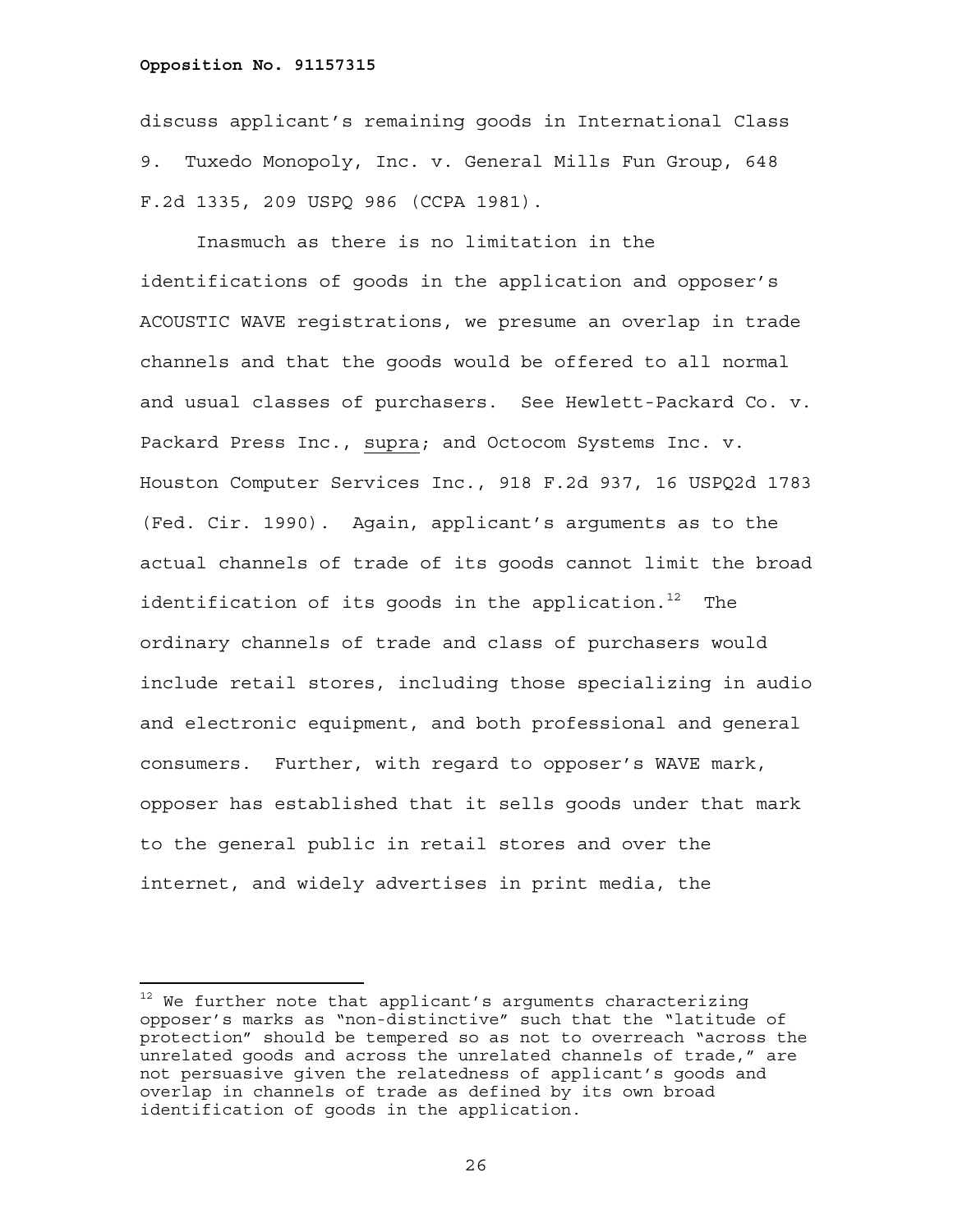internet, and has advertised through television and radio. See, e.g., Mar Dep. pp. 31-32.

In view of the above, the du Pont factors of the relatedness of the goods, channels of trade and class of purchasers weigh in favor of a finding of likelihood of confusion.

### Similarity of the Marks

We turn next to the du Pont factor of whether applicant's mark and opposer's marks are similar or dissimilar when compared in their entireties in terms of appearance, sound, connotation and commercial impression. We make this determination in accordance with the following principles. The test, under this du Pont factor, is not whether the marks can be distinguished when subjected to a side-by-side comparison, but rather whether the marks are sufficiently similar in terms of their overall commercial impressions that confusion as to the source of the goods offered under the respective marks is likely to result.

We find this case to present very similar circumstances to those found in Bose Corporation v. QSC, where the Federal Circuit stated:

"[the presence of the] root element WAVE ... introduces a strong similarity in all three marks. Whatever additional distinction may be introduced by the element of POWER in the QSC POWERWAVE mark is severely limited by the fact that the mark is applied to acoustic equipment, namely amplifiers. For this reason, the overall commercial impression engendered by the use of the POWERWAVE mark also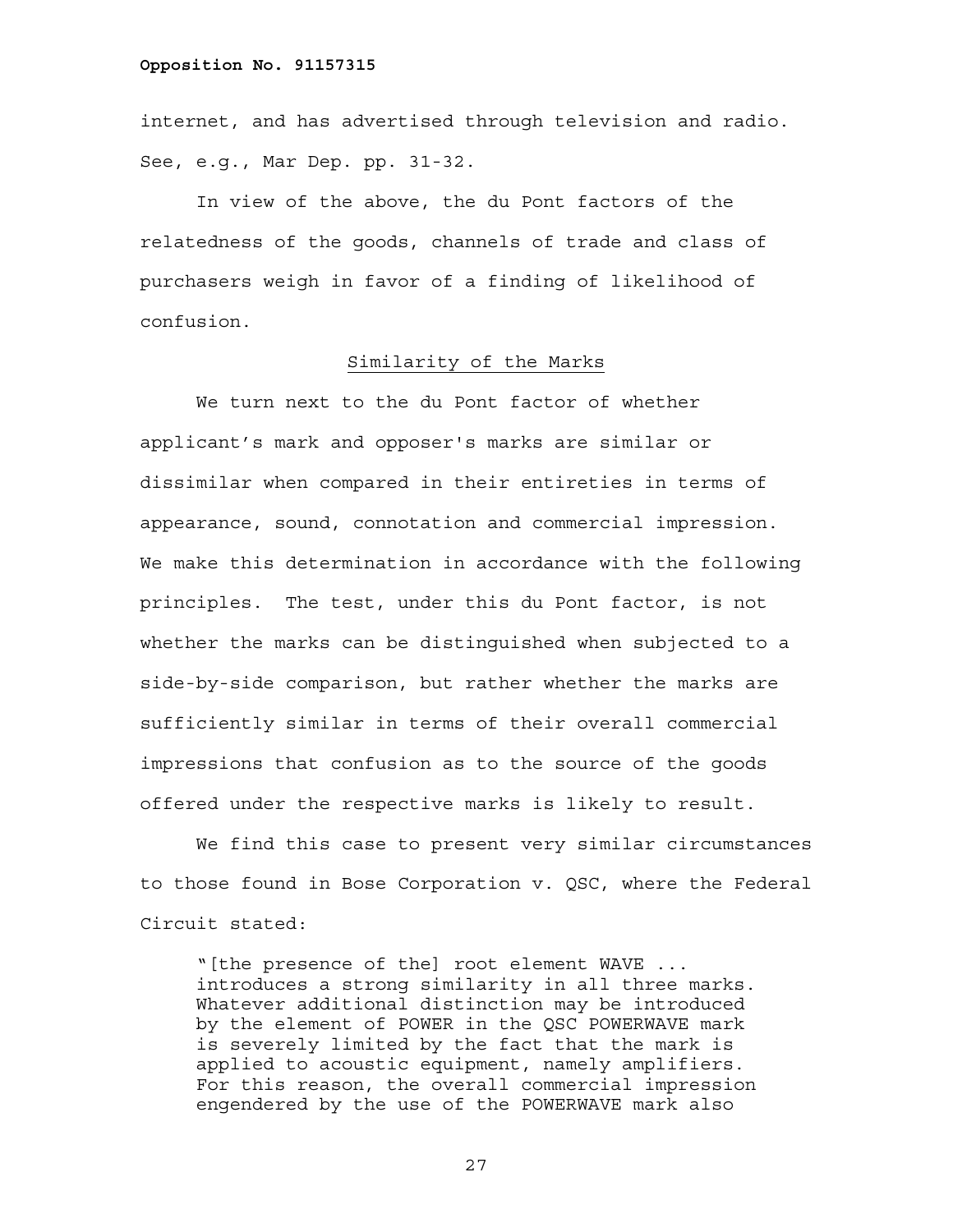carries a strong connotation of sound waves, corresponding to the Board's findings with respect to ACOUSTIC WAVE and WAVE. Any examination of the record before the Board reveals that the 'wave' portion of the Bose marks refers to sound and the unique way in which it is manipulated in the Bose products to produce the end product, sound. 'Wave' thus has meaning, and in this instance the newcomer, QSC, seeks to nestle close to the famebenefited Bose marks.

Bose Corporation v. QSC Audio Products, Inc., 293 F.3d 1367, 63 USPQ2d 1303, 1311 (Fed. Cir. 2002).

Here, applicant's mark HEXAWAVE incorporates the entirety of opposer's WAVE mark and a substantial portion of the ACOUSTIC WAVE mark. In both comparisons, the presence of the term WAVE creates a similar commercial impression and evokes a similar connotation, at a minimum, when used in connection with the amplifiers. As noted above, applicant's identification of goods is not limited by any specific use or trade channels and includes opposer's type of amplifiers. Thus, the addition of the prefix HEXA, rather than serving to distinguish the marks, could be viewed as denoting a variant of opposer's famous WAVE and ACOUSTIC WAVE marks. In view thereof, we find that the similarity of the marks weighs in favor of a finding of likelihood of confusion.

In making our determination, we have considered applicant's argument that the term WAVE is "weak" and that "different variations of 'WAVE' thereby used have surely accustomed the consuming public to notice and differentiate between such variations." App. Br. p. 16. Applicant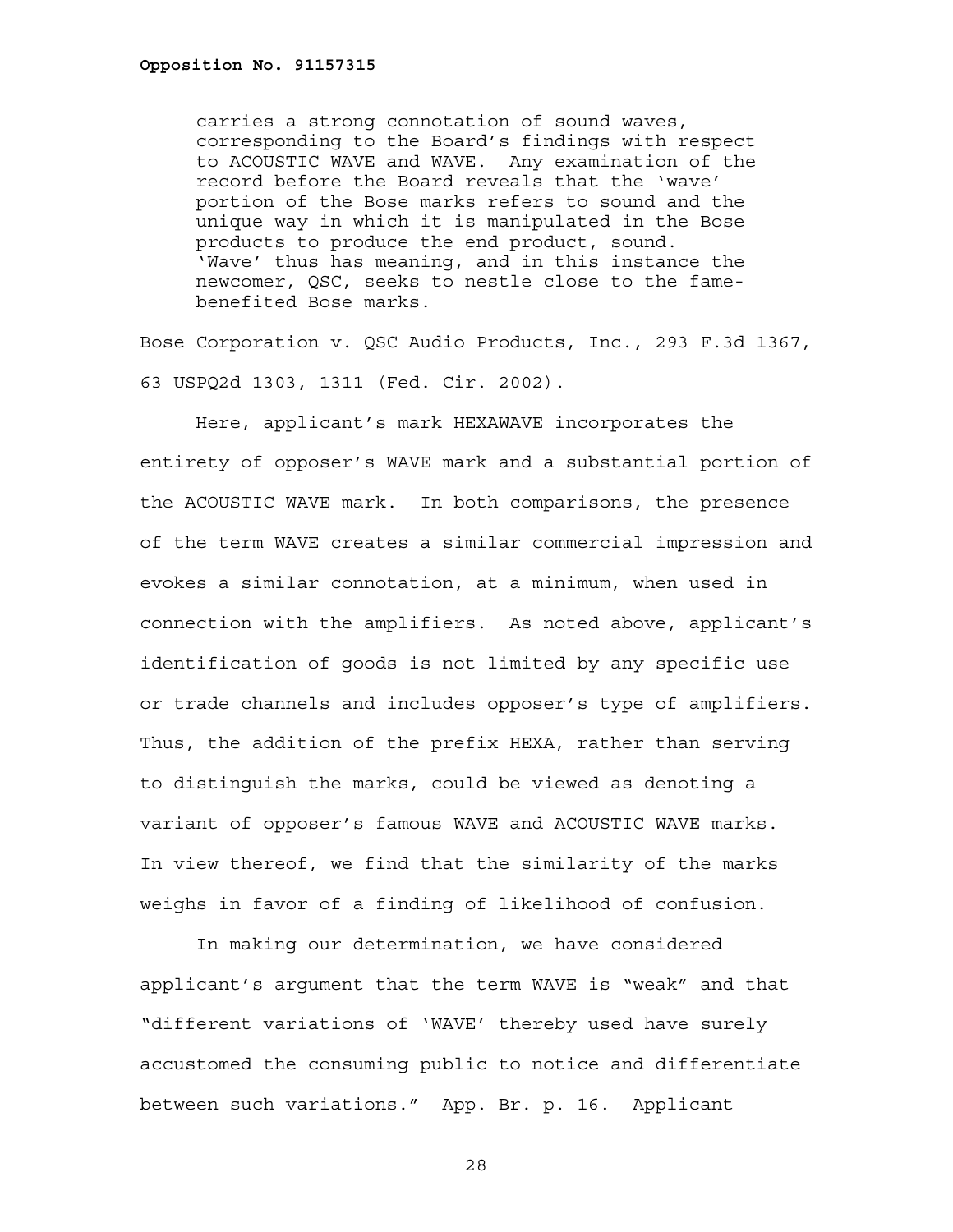i<br>L

references third-party registrations that form part of the prosecution history of its applications; however, thirdparty registrations are not evidence of use. $^{13}$  AMF Inc. v. American Leisure Products, Inc., 474 F.2d 1403, 177 USPQ 268 (CCPA 1973). They may, however, serve as an indication that the term may have a particular meaning in the field. Id. Applicant also points to a dictionary definition that defines WAVE as "a disturbance or oscillation propagated from point to point in a medium or in space and described, in general, by mathematical specification of its amplitude, velocity, frequency and phase." Webster's II New College Dictionary (2001). To the extent opposer's marks may be suggestive of its goods, it has already been established that its marks are famous and, thus, any perceived weakness due to suggestiveness is outweighed by the fame of the marks. Moreover, as noted above, to the extent WAVE has a meaning in relation to the overlapping goods, use of the identical term in the respective marks creates a similar overall commercial impression.

 $13$  Applicant also references third-party registrations attached to applicant's answer. With the exception of a status and title copy of a plaintiff's pleaded registration, exhibits attached to pleadings and not properly introduced during trial are not evidence on behalf of that party. Trademark Rules 2.122(c) and 2.122(d). See also W.R. Grace & Co. v. Herbert J. Meyer Industries Inc., 190 USPQ 308, 309 n.5 (TTAB 1976); and TBMP Sections 704.03 and 704.05(a) (2d ed. rev. 2004).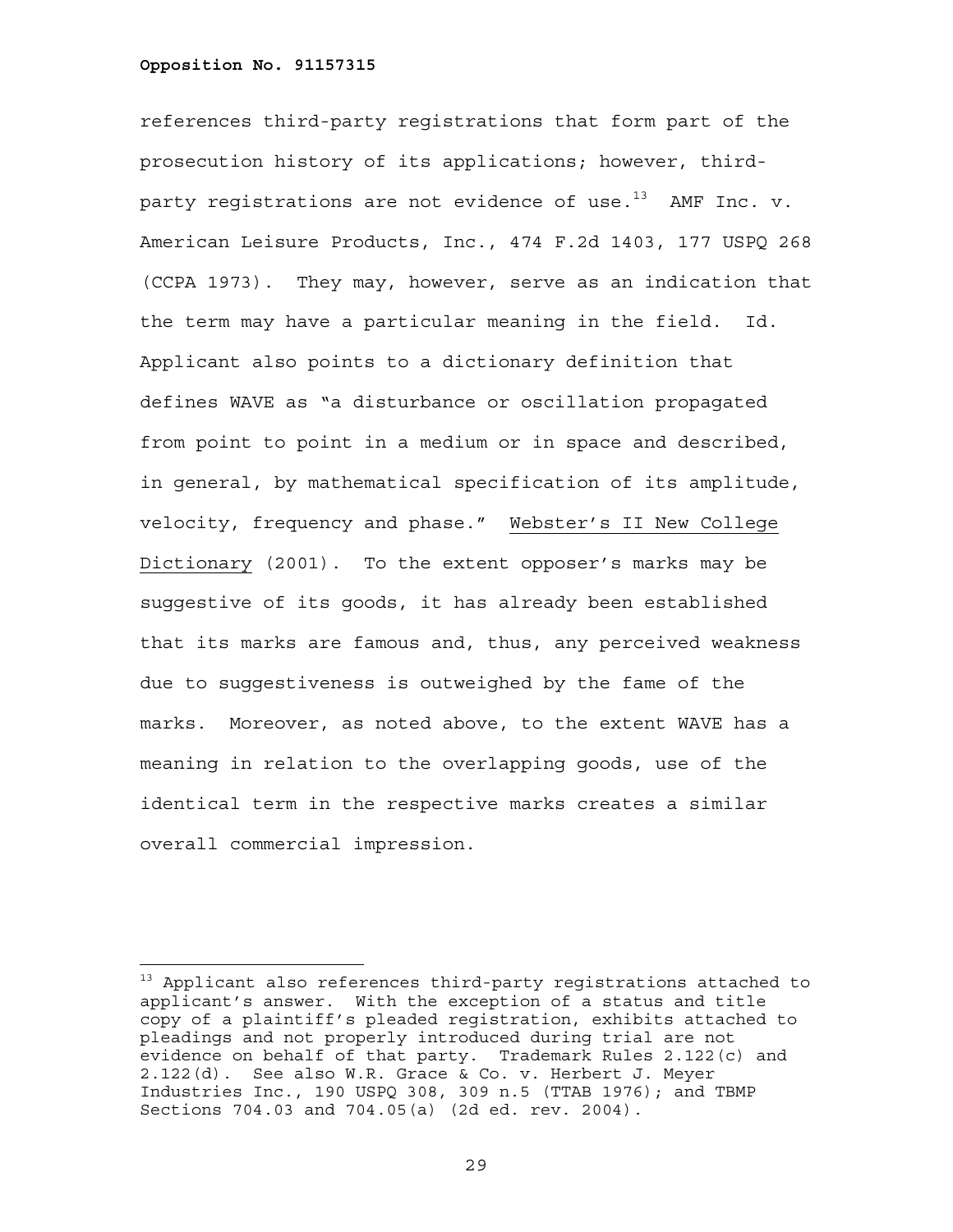i<br>L

# Actual Confusion

Applicant argues that opposer indicated in response to an interrogatory that it is not aware of any instances of actual confusion, and submits this supports a finding of no likelihood of confusion. However, there is no evidence in the record to establish that the parties' products have been offered in overlapping channels of trade such that any meaningful inference could be drawn from a lack of actual  $confusion.^{14}$  Under such circumstances, this factor carries little weight in our determination of likelihood of confusion. See, e.g., Gillette Canada Inc. v. Ranir Corp., 23 USPQ2d 1768, 1774 (TTAB 1992); and Chemetron Corp. v. Morris Coupling & Clamp Co., 203 USPQ 537, 541 (TTAB 1979). Specifically, there must be evidence showing that there has been an opportunity for incidents of actual confusion to occur. See, e.g., Cunningham v. Laser Golf Corp., 222 F.3d 943, 55 USPQ2d 1842, 1847 (Fed. Cir. 2000). Moreover, it is well established that actual confusion is not necessary for a finding of likelihood of confusion. Herbko International Inc. v. Kappa Books Inc., 308 F.3d 1156, 64 USPQ2d 1375, 1380 (Fed. Cir. 2002).

<sup>&</sup>lt;sup>14</sup> This analysis of actual confusion that necessarily looks to what occurs in the marketplace is distinguished from our determinations on the relatedness of the goods and channels of trade which are limited to the identifications of the goods as listed in the application and registrations.